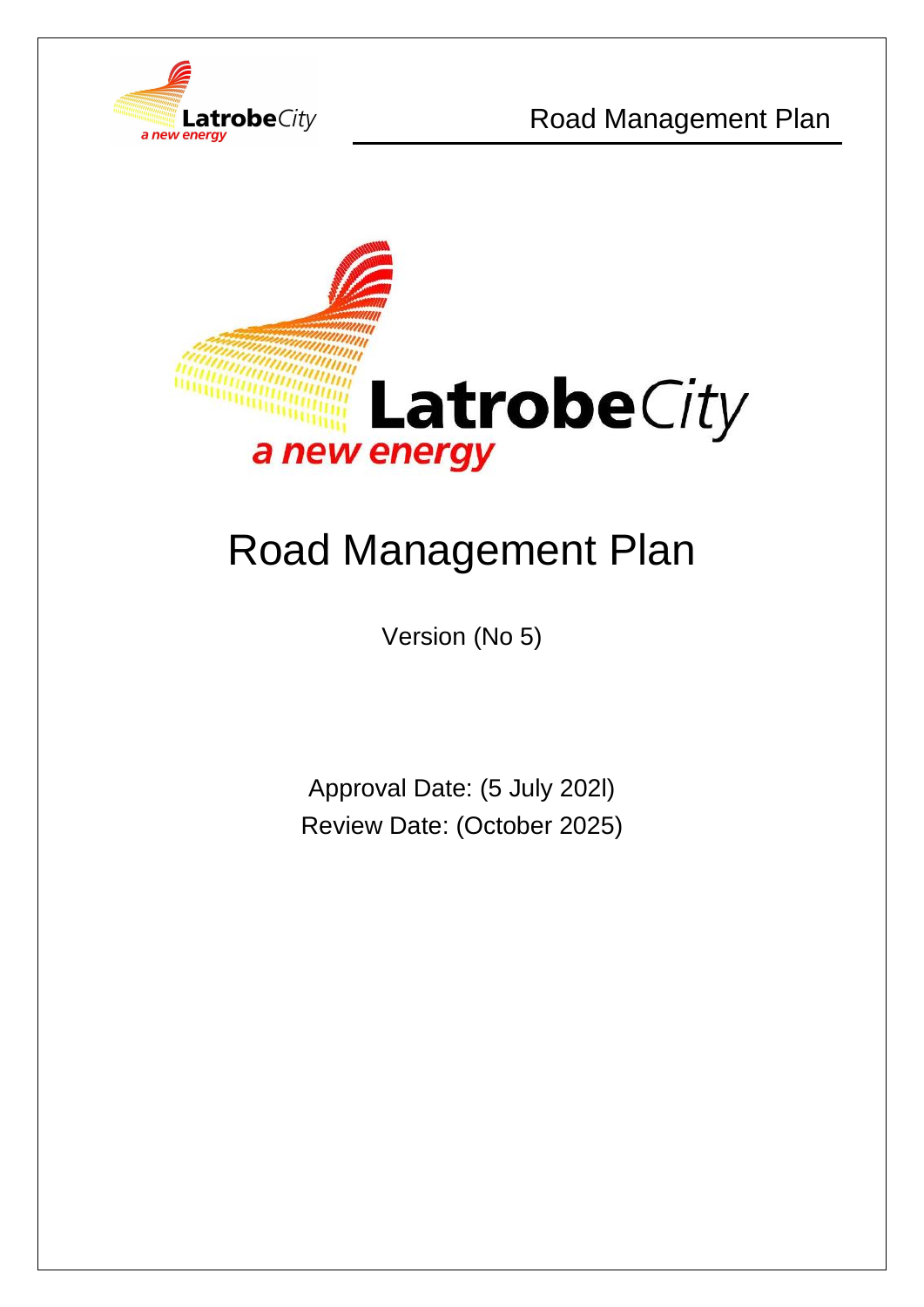

## **DOCUMENT CONTROL**

| Responsible GM                   | Jody Riordan                                       |                                        |      |  |
|----------------------------------|----------------------------------------------------|----------------------------------------|------|--|
| <b>Division</b>                  | Acting General Manager Assets and Presentation     |                                        |      |  |
| Last Updated<br>(who & when)     | <b>Acting Manager City Assets</b><br>Joshua Wilson |                                        | 2021 |  |
| <b>DOCUMENT HISTORY</b>          |                                                    |                                        |      |  |
| Authority                        | Date                                               | Description of change                  |      |  |
| <b>LCC</b>                       | 2005                                               | RMP V1.0 - Final Adopted               |      |  |
| <b>LCC</b>                       | 2009                                               | RMP V2.0 - Final Adopted               |      |  |
| <b>LCC</b>                       | 2013                                               | RMP V3.0 - Final Adopted               |      |  |
| <b>LCC</b>                       | 2017                                               | RMP V4.0 - Final Adopted               |      |  |
| <b>LCC</b>                       | 2021                                               | RMP V5.0 - Final Adopted               |      |  |
|                                  |                                                    |                                        |      |  |
| References                       |                                                    | Refer to Section 2 & 15 of this policy |      |  |
| <b>Next Review Date</b>          | 31 October 2025                                    |                                        |      |  |
| Published on website             |                                                    | (Yes)                                  |      |  |
| <b>Document Reference</b><br>No. |                                                    | TBA                                    |      |  |

Approved by Latrobe City Council

For further information about this document, please contact:

Neil Churton Coordinator Infrastructure Planning Latrobe City Council Tel: 03 5128 5477 Email: [Neil.Churton@latrobe.vic.gov.au](mailto:Jamie.Aitken@latrobe.vic.gov.au)

| WARNING - uncontrolled when printed |             |               |                              |                    | Page 2 of 34 |
|-------------------------------------|-------------|---------------|------------------------------|--------------------|--------------|
| <b>Responsible Division</b>         | City Assets | Approved Date | Click here to<br>enter text. | <b>Review Date</b> | October 2025 |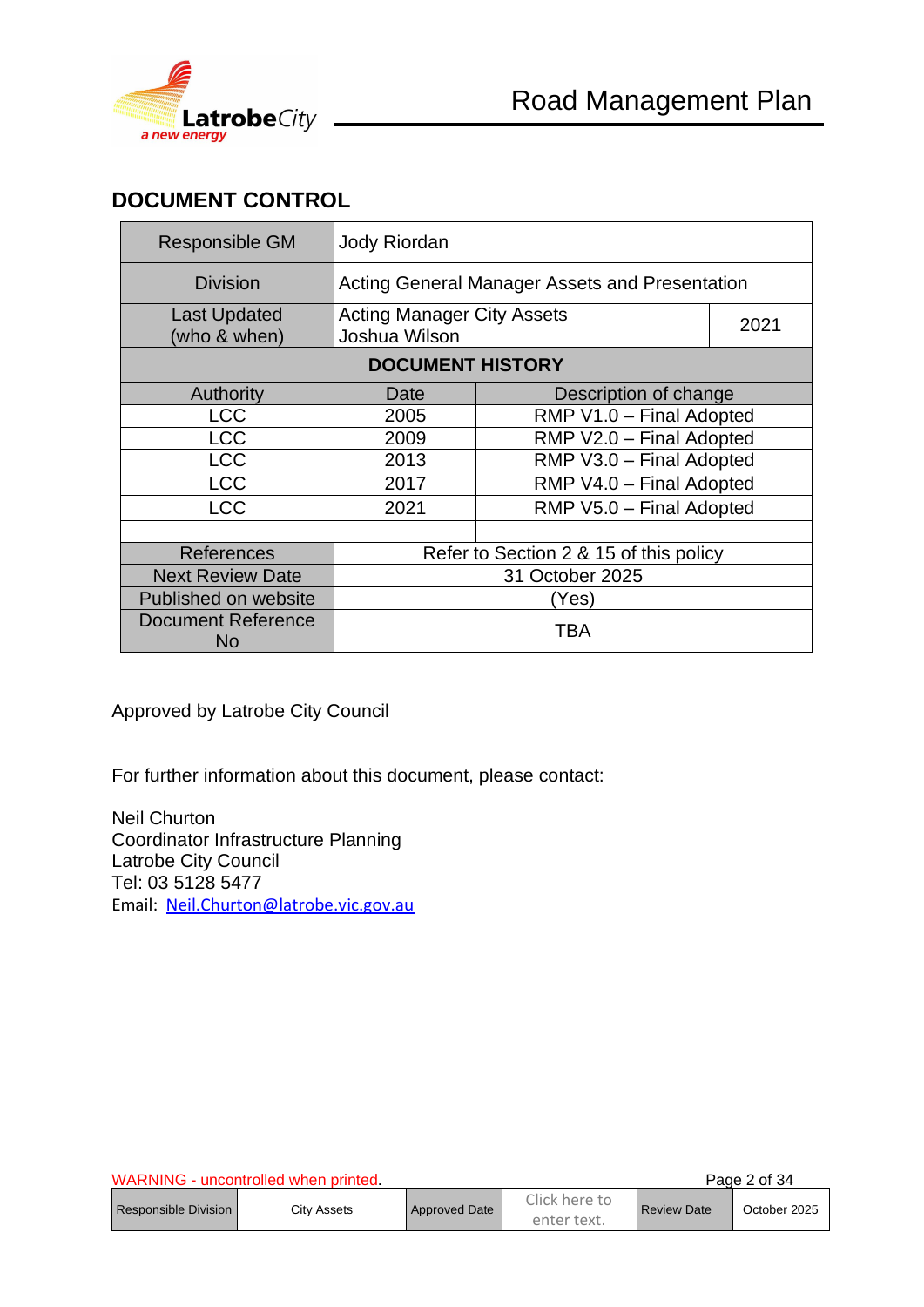

#### **Table of Contents**

| 1.0  |  |
|------|--|
| 2.0  |  |
| 3.0  |  |
| 4.0  |  |
|      |  |
|      |  |
| 5.0  |  |
| 6.0  |  |
|      |  |
| 7.0  |  |
|      |  |
|      |  |
|      |  |
| 8.0  |  |
|      |  |
|      |  |
|      |  |
| 9.0  |  |
| 10.0 |  |
|      |  |
|      |  |
| 11.0 |  |
| 12.0 |  |
|      |  |
|      |  |
| 13.0 |  |
| 14.0 |  |
|      |  |
|      |  |
| 15.0 |  |

| WARNING - uncontrolled when printed. |             |                      |                              |                    | Page 3 of 34 |
|--------------------------------------|-------------|----------------------|------------------------------|--------------------|--------------|
| Responsible Division                 | City Assets | <b>Approved Date</b> | Click here to<br>enter text. | <b>Review Date</b> | October 2025 |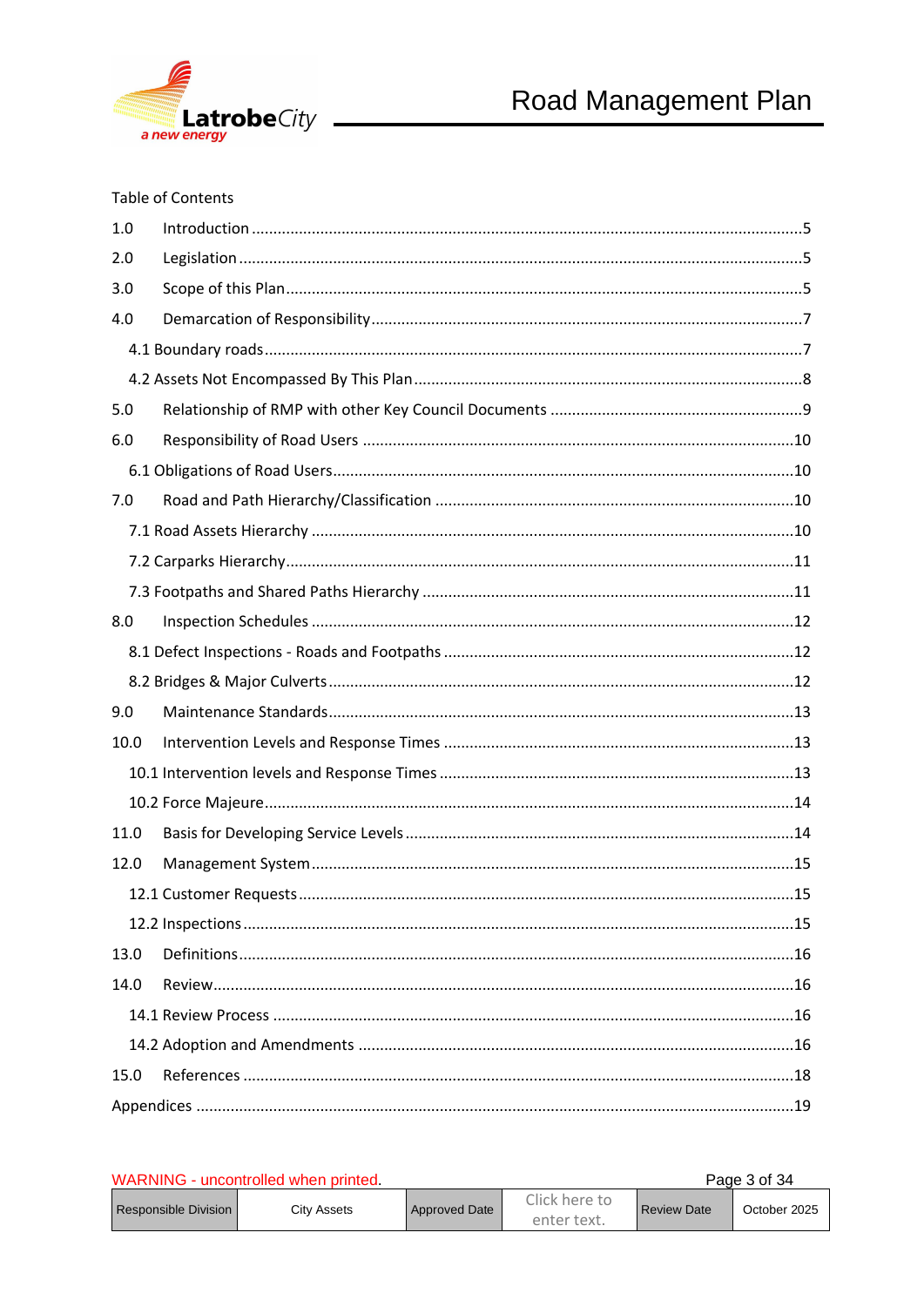

|                      | WARNING - uncontrolled when printed. |               |                              |                    | Page 4 of 34 |
|----------------------|--------------------------------------|---------------|------------------------------|--------------------|--------------|
| Responsible Division | City Assets                          | Approved Date | Click here to<br>enter text. | <b>Review Date</b> | October 2025 |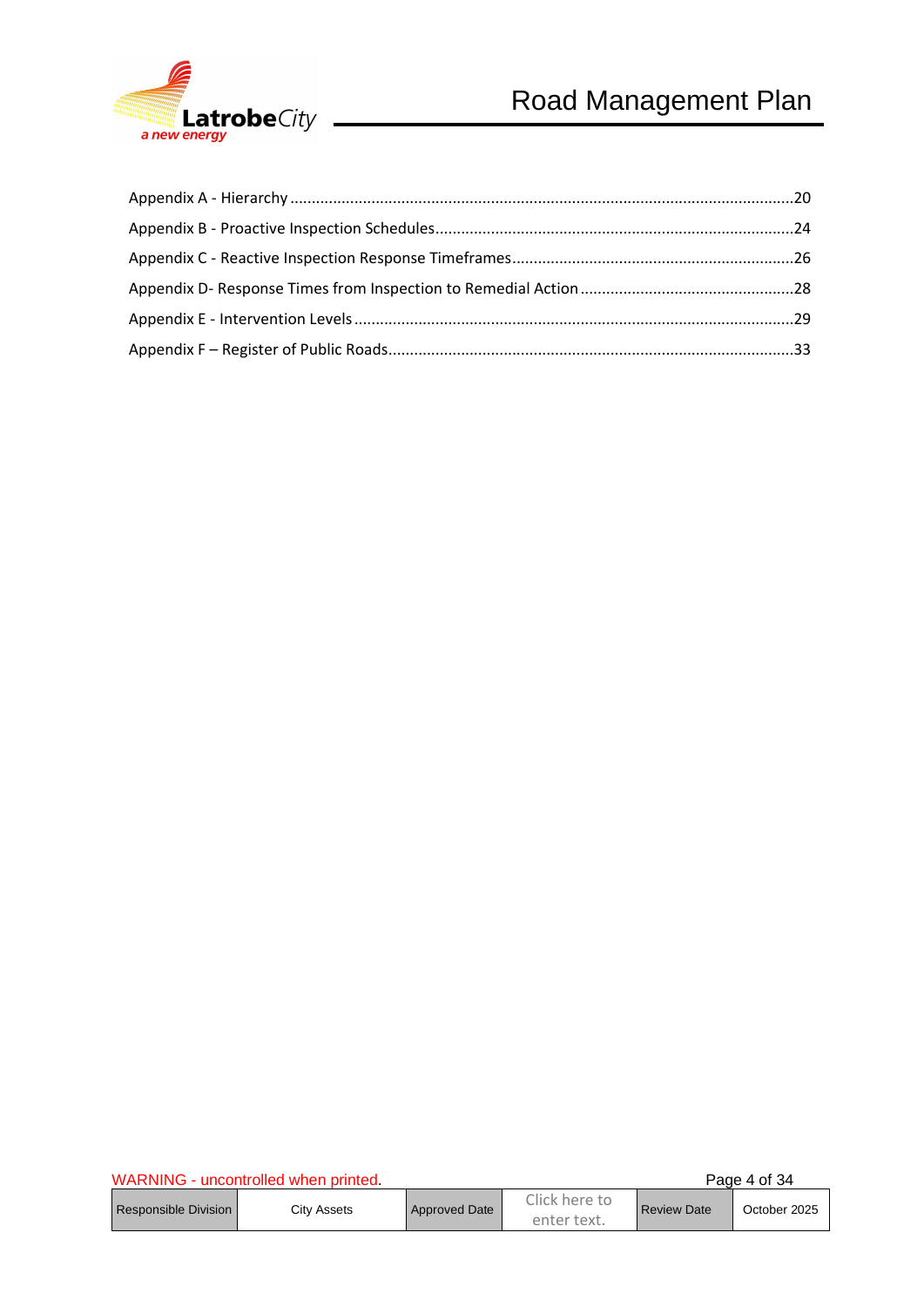

## <span id="page-4-0"></span>**1.0 Introduction**

Latrobe City Council has developed this Road Management Plan (RMP) in response to the Road Management Act 2004 (RMA). The RMP was originally adopted by Council in 2005, this is the fifth revision of that plan.

This plan is made under Division 5 of the RMA with regard to the principle object of road management and to establish a management system based on policy and operational objectives, available resources, and to set relevant standards related to public safety in the performance of those road management functions.

This RMP sets out the responsibilities of Council and also the responsibilities of other stakeholders including road users.

The primary objective of this plan is to balance community expectations for service and risk management with the ability of Council to fund the capital and operational costs. The road, carparks and path assets should provide an appropriate level of service that is fit for purpose, accessible, responsive and sustainable to the community in accordance with the Council Plan, Asset Management Policy and Asset Management Strategy.

The long-term assessment of the asset management requirements will be detailed in individual Asset Management Plans for Road, Carparks, Bridges and Major Culverts and Paths.

## <span id="page-4-1"></span>**2.0 Legislation**

The following Victorian legislation applies to the Road Management Plan:

- Road Management Act 2004
- Road Management (General) Regulations 2016
- Road Safety Act 1986
- Road Management (Works and Infrastructure) Regulations, 2015
- Local Government Act,1989
- Local Government Act 1989 s.208B (Best Value Principles)
- Local Government Act 2020
- Equal Opportunity Act 2010
- Wrongs Act 1958

## <span id="page-4-2"></span>**3.0 Scope of this Plan**

This plan addresses the maintenance standards and systems for road management functions and the levels of service for Latrobe City's bridges, road pavement, carparks, bridges, paths and associated infrastructure on 1455 km of sealed and unsealed municipal road network for which the Council is the coordinating or responsible road authority.

|                        | WARNING - uncontrolled when printed. |               |                              |                    | Page 5 of 34 |
|------------------------|--------------------------------------|---------------|------------------------------|--------------------|--------------|
| Responsible Division I | Citv Assets                          | Approved Date | Click here to<br>enter text. | <b>Review Date</b> | October 2025 |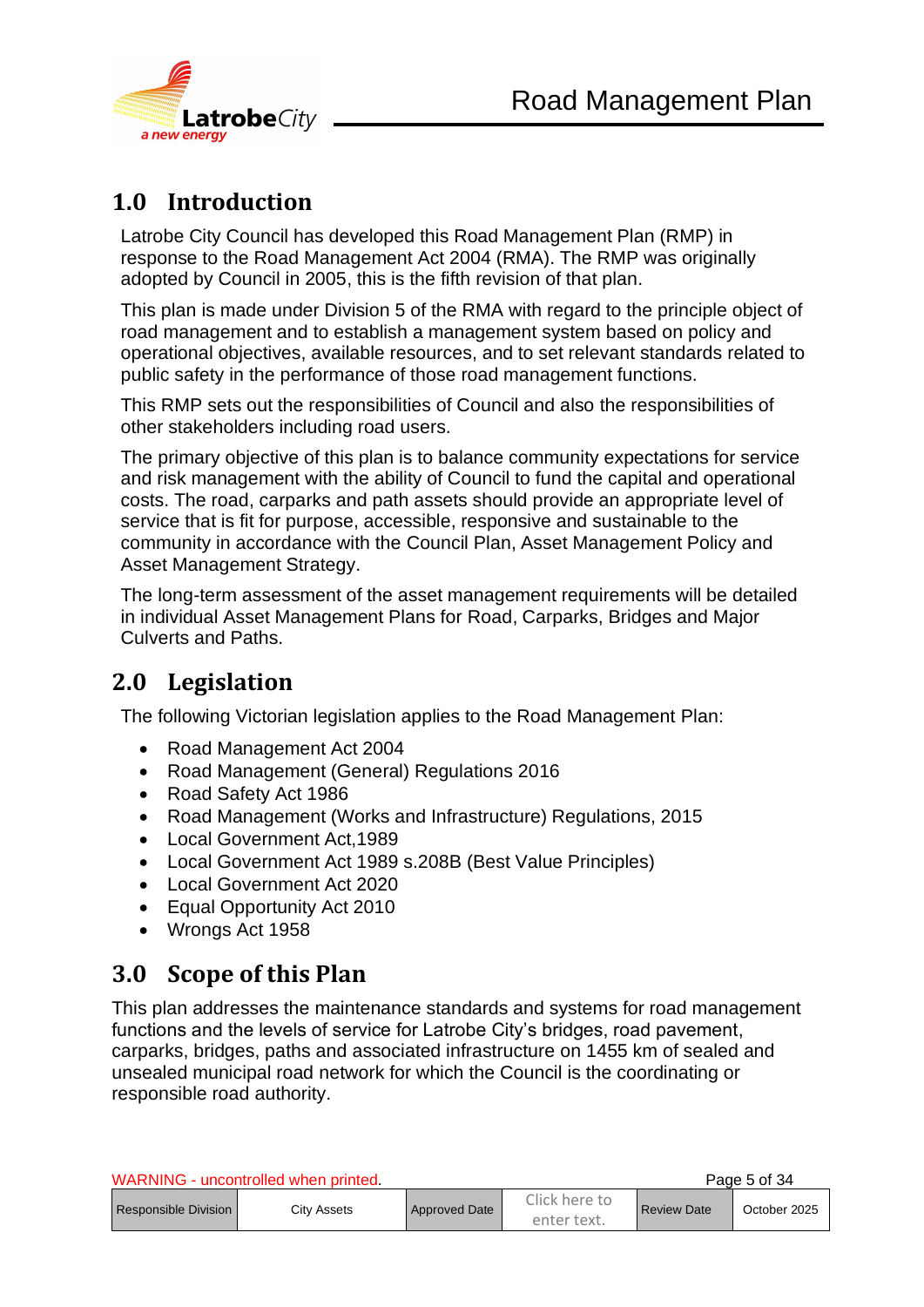

The full list of roads for which Council is responsible can be viewed on Council's website via the following link:

http://www.latrobe.vic.gov.au/Our\_Services/Roads\_Drains\_Lights\_and\_Trees/Roads and Drains/Road Register

Freeways and Arterial roads in rural areas, including their associated road related infrastructure are the sole responsibility of the Department of Transport through its agency Regional Roads Victoria, formerly known as VicRoads. In urban areas the road pavement on Arterial roads is also maintained by VicRoads with Council maintaining the area outside the road pavement and kerbs. Each party's exact areas of responsibility for different road situations is set out in the Code of Practice – Operational Responsibility for Public Roads which is accessible on the VicRoads website via the following link : Code of Practice - Operational Responsibility for Public [Roads](https://www.google.com.au/url?sa=t&rct=j&q=&esrc=s&source=web&cd=2&cad=rja&uact=8&ved=0ahUKEwjN0qXFjtfSAhVGNJQKHZEzAPkQFggfMAE&url=https%3A%2F%2Fwww.vicroads.vic.gov.au%2Fabout-vicroads%2Facts-and-regulations%2Froad-management-act-regulations-and-codes%2Fcodes-of-practice-under-the-road-management-act&usg=AFQjCNHC-JP36WF1ZszVw-msG9x15ROGmg&bvm=bv.149397726,d.dGc) *or https://www.vicroads.vic.gov.au/about-vicroads/acts-and-regulations/roadmanagement-act-regulations-and-codes/codes-of-practice-under-the-roadmanagement-act*.

Figure 1 below shows a typical cross section showing Council's area of responsibility outside the kerbs of the VicRoads declared main road. Any service lanes and paths outside of this area whether on a single or dual carriageway are Council's responsibility. Although not shown, defined parking lanes on an arterial road and the kerbing supporting this is a council responsibility.





|                               | WARNING - uncontrolled when printed. |                      |                              |                    | Page 6 of 34 |
|-------------------------------|--------------------------------------|----------------------|------------------------------|--------------------|--------------|
| <b>Responsible Division I</b> | Citv Assets                          | <b>Approved Date</b> | Click here to<br>enter text. | <b>Review Date</b> | October 2025 |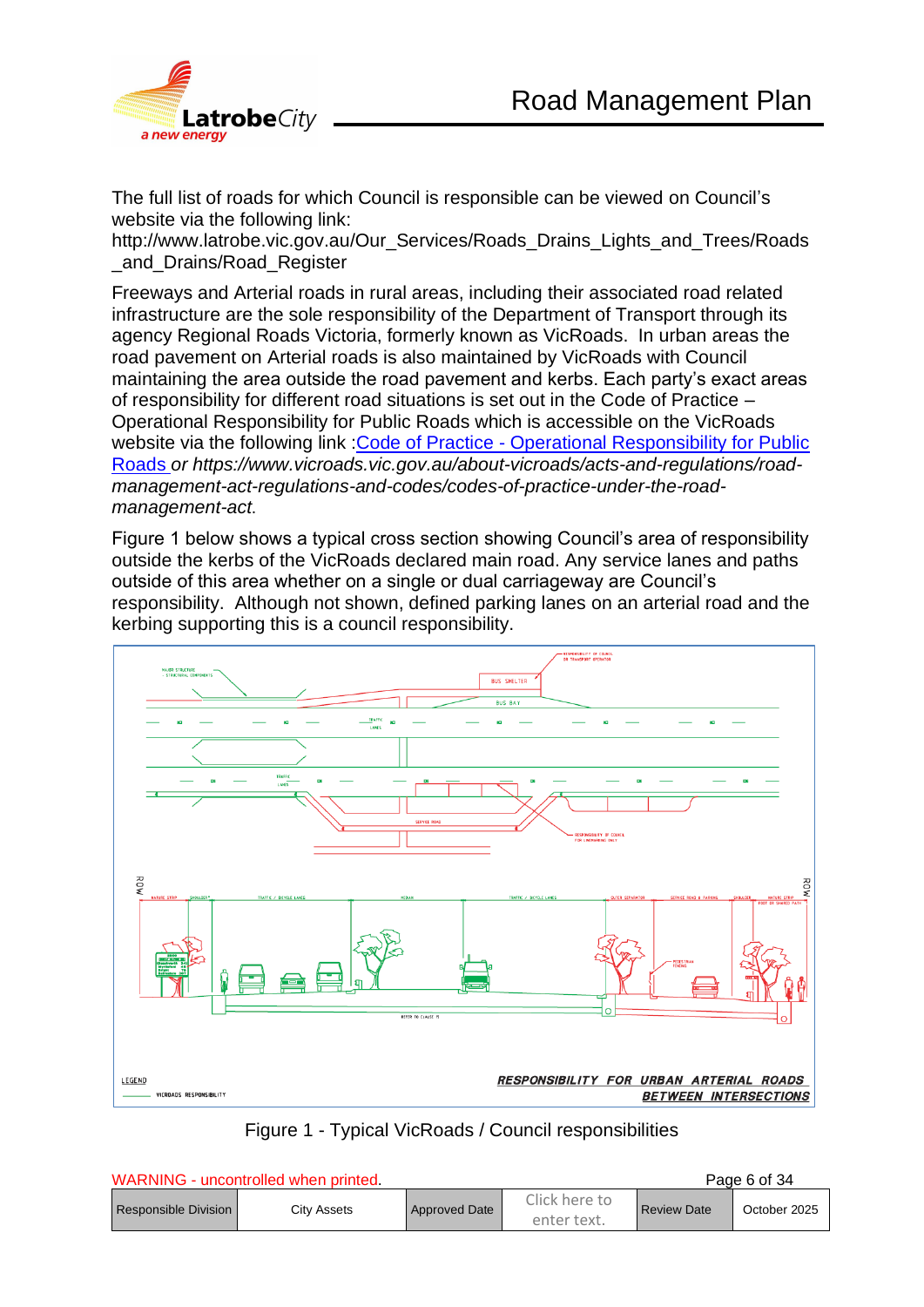

## <span id="page-6-0"></span>**4.0 Demarcation of Responsibility**

A list of Regional Roads Victoria controlled roads is listed in the table below. Full details of extent of responsibility see the VicRoads Road Register on the VicRoads website at the following link: [Register of Declared Roads](https://www.vicroads.vic.gov.au/~/media/files/documents/utilities/registerofpublicroadspartanovember2013.pdf) or:

(https://www.vicroads.vic.gov.au/~/media/files/documents/utilities/registerofpublicroa dspartanovember2013.pdf)

| <b>List of VicRoads Declared Main Roads</b> |                                  |  |  |
|---------------------------------------------|----------------------------------|--|--|
| Boolarra Churchill Road                     | Morwell Yallourn North Road      |  |  |
| Boolarra Road                               | Morwell Yallourn Road            |  |  |
| Brodribb Road                               | <b>Princes Drive</b>             |  |  |
| <b>Grand Ridge Road</b>                     | <b>Princes Freeway</b>           |  |  |
| Hyland Highway                              | Princes Highway                  |  |  |
| Loy Yang Morwell Road                       | Strzelecki Highway               |  |  |
| Maryvale Road                               | Tramway Road                     |  |  |
| Moe Glengarry Road                          | Traralgon Balook Road            |  |  |
| Moe North Road                              | <b>Traralgon Creek Road</b>      |  |  |
| Moe Rawson Road                             | Traralgon Maffra Road            |  |  |
| Moe Walhalla Road                           | <b>Traralgon West Road</b>       |  |  |
| Monash Way                                  | <b>Tyers Road</b>                |  |  |
| Morwell Thorpdale Road                      | <b>Tyers Thomson Valley Road</b> |  |  |
| Morwell Traralgon Road                      |                                  |  |  |

#### <span id="page-6-1"></span>**4.1 Boundary roads**

In the instance of boundary roads with neighbouring municipal councils/authorities, Council has arrangements for the management functions in the form of Memoranda of Understanding between the relevant municipalities and government agencies listed as follows:

- Wellington Shire;
- South Gippsland Shire:
- Baw Baw Shire Council.
- Department of Environment, Water, Land and Planning (DEWLP)
- VicTrack

| WARNING - uncontrolled when printed |             |               |                              |                    | Page 7 of 34 |
|-------------------------------------|-------------|---------------|------------------------------|--------------------|--------------|
| Responsible Division                | City Assets | Approved Date | Click here to<br>enter text. | <b>Review Date</b> | October 2025 |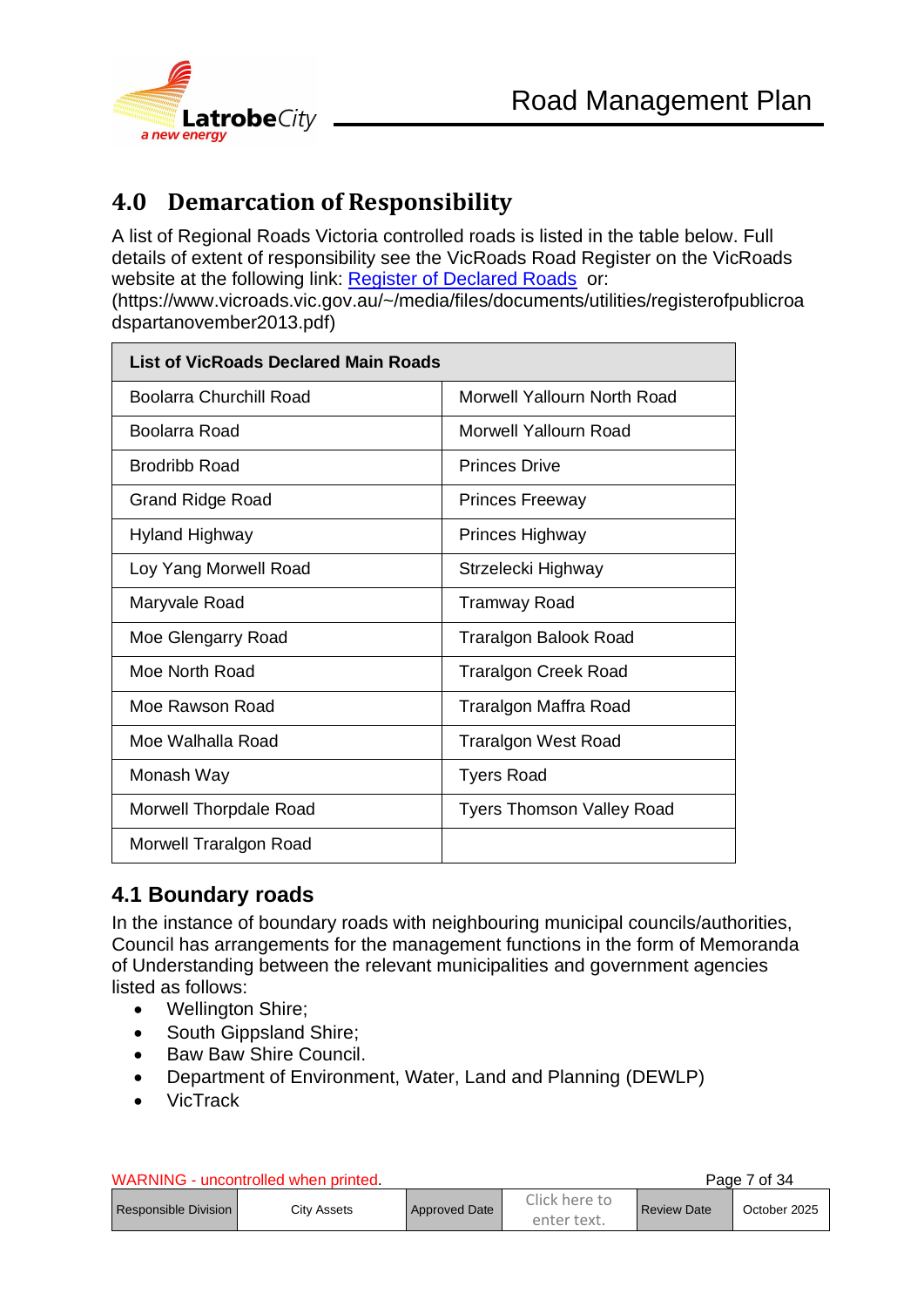

#### <span id="page-7-0"></span>**4.2 Assets Not Encompassed By This Plan**

The following road and access related assets are not encompassed by the RMP:

- Any road or road segment not listed in Latrobe City's Register of Public Roads.
- Assets on arterial roads, tourist roads, forest roads and private roads.
- Private roads, unformed roads, tracks, laneways and private streets not constructed under the provisions of the Local Government Act, (this includes roads and paths Not Maintained or Not on Register).
- Private driveways located on public road reserves that serve a single property or a group of properties which are aligned along a reserve to link with the Latrobe City road network.
- Rail and tramway structures.
- Vehicle crossings (driveways), the portion of a vehicle crossing located between the carriageway and the property boundary or footpath is the responsibility of the adjoining property owner to maintain. (Refer Latrobe City Vehicle Crossing Policy)
- Pedestrian crossings (path links), the portion of a pedestrian crossing located between the carriageway and the property boundary or the property boundary and the Council footpath is the responsibility of the adjoining property owner to maintain. (Refer Latrobe City Vehicle Crossing Policy)
- Roads under the control of other Road Authorities, inclusive of Vic Roads, the Department of Environment Lands Water and Planning (DELWP).
- Roads being boundary roads that are maintained by another Council or another Road Authority by the way of a formal agreement.
- Nature Strips & infill areas as per s.107 of the *Road Management Act* a road authority is not required to inspect maintain or repair "roadside" such as those residual areas between the road formation and the property boundary not occupied by footpath and private road crossings. These are normally sown to grass with the responsibility for maintenance of the grass being left to the property owner.
- Property stormwater drains, a property stormwater discharge point in the kerb or drain or underground drainage pipe. They are there to benefit the property and as such are the responsibility of the owner of the property being served to maintain.
- Paths that are not within the boundaries of the road reserve and not defined in Latrobe City's Path and Shared Path hierarchy.

| WARNING - uncontrolled when printed |             |                      |                              |                    | Page 8 of 34 |
|-------------------------------------|-------------|----------------------|------------------------------|--------------------|--------------|
| l Responsible Division I            | Citv Assets | <b>Approved Date</b> | Click here to<br>enter text. | <b>Review Date</b> | October 2025 |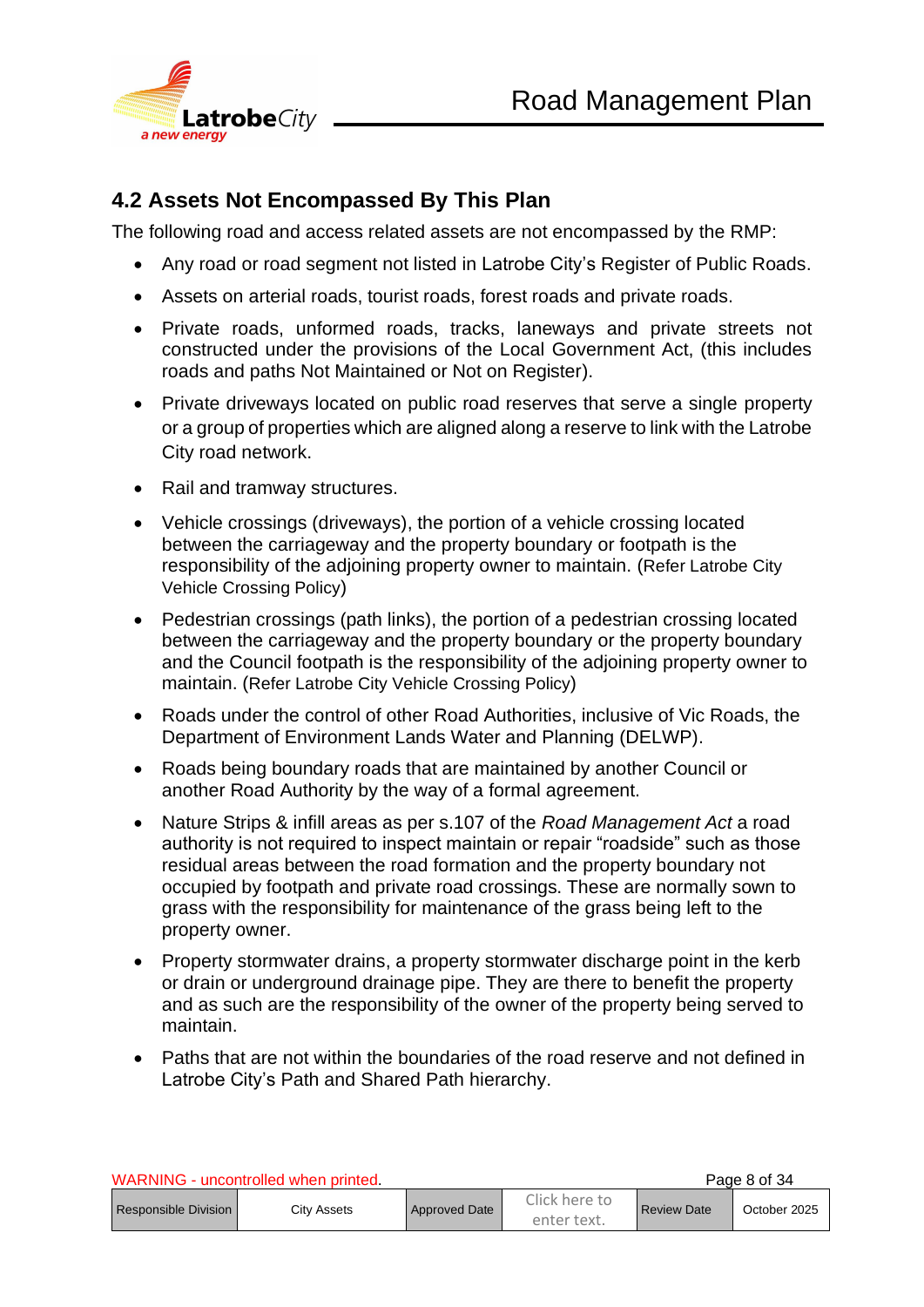

- Cattle underpass structures, box culvert type structures built for the purpose of providing safe crossing under a road for cattle. The culvert is installed and owned by the property owner and owner responsibility for the maintenance of these structures is established through a Section 173 (Local Government Act 1989) Agreement with the adjacent landowner. After the initial 12 month construction defect liability period, Council assumes responsibility for the road pavement, seal, markings, and guideposts only. Responsibility for the structure, including attachments such as guardrail, farm access approaches, fencing and underpass drainage remains with the owner for the duration of the agreement.
- Street furniture that is non-road infrastructure including bollards, seats and bins.
- Street Lights, are generally an asset owned by Council but maintained by AusNet Services through an agreement. AusNet Services retains maintenance responsibility as part of that agreement.
- Minor Culverts, are culverts which have not been classified as Major Culverts. These generally have a cross sectional area less than 3.4 square metres, or a diameter less than 1800mm.

## <span id="page-8-0"></span>**5.0 Relationship of RMP with other Key Council Documents**

The Road Management Act offers Council the opportunity to produce a Road Management Plan to gain protection in certain circumstances. Although derived from and gains authority from the Road Management Act 2004, it is a companion document to the Road *Asset* Management Plan developed under the following hierarchy. See Figure 2.



Figure 2 – Relationship between the RMP and other key Council documents

| WARNING - uncontrolled when printed |             |                      |                              |                    | Page 9 of 34 |
|-------------------------------------|-------------|----------------------|------------------------------|--------------------|--------------|
| Responsible Division                | City Assets | <b>Approved Date</b> | Click here to<br>enter text. | <b>Review Date</b> | October 2025 |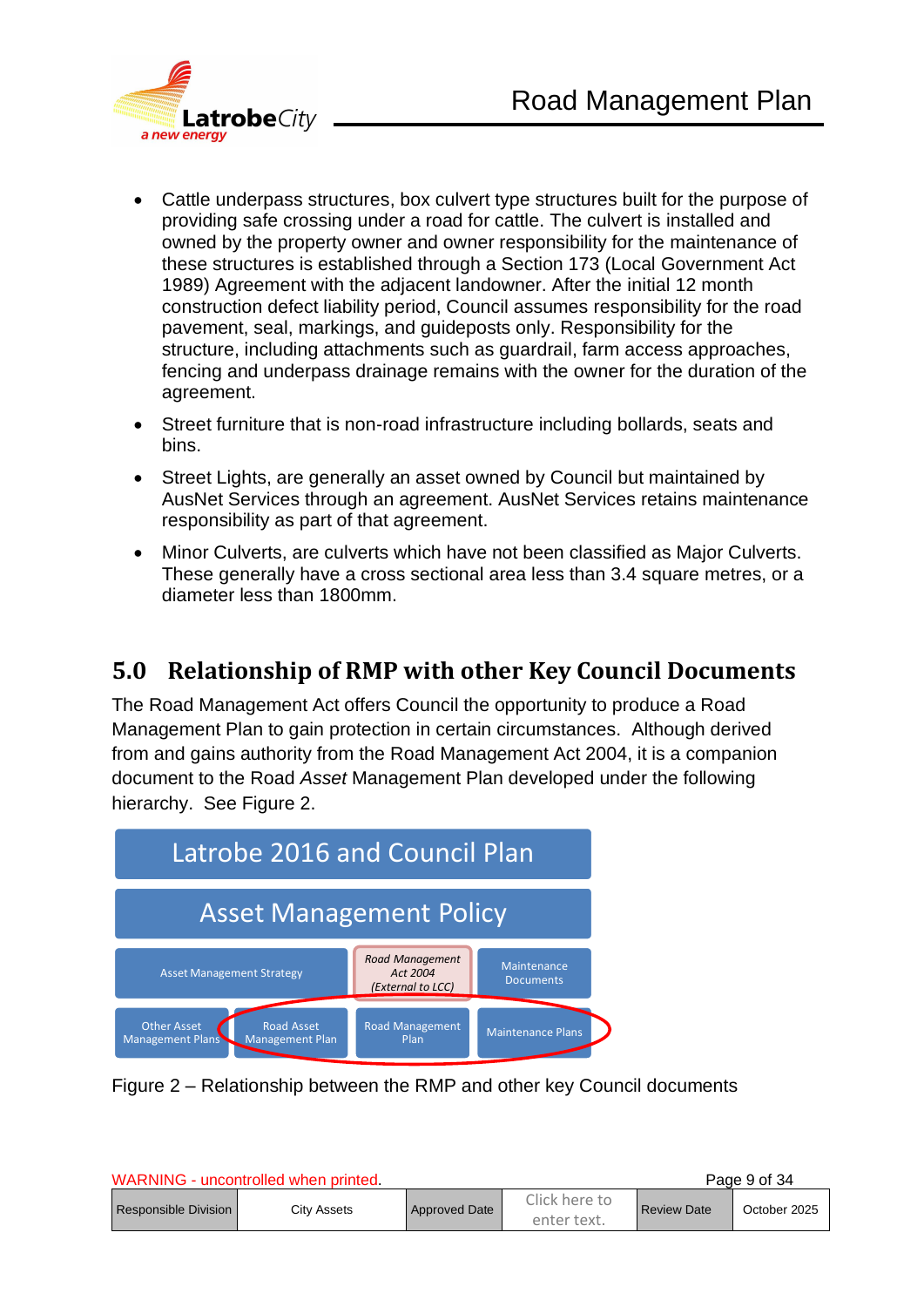

## <span id="page-9-0"></span>**6.0 Responsibility of Road Users**

All road users have a duty of care under Section 105 of the RMA, with particular obligations prescribed in Section 17A of the Road Safety Act 1986 that requires the following:

#### <span id="page-9-1"></span>**6.1 Obligations of Road Users**

A person who drives a motor vehicle on a public road must drive in a safe manner having regard to all the relevant factors including (without limiting the generality) the:

- Physical characteristics of the road;
- Prevailing weather conditions;
- Level of visibility;
- Condition of the motor vehicle:
- Prevailing traffic conditions:
- Relevant road laws and advisory signs;
- Physical and mental condition of driver.

A road user other than a person driving a motor vehicle must use a public road in a safe manner having regard to all the relevant factors.

A road user must:

- Have regard to the rights of other road users and take reasonable care to avoid any conduct that may endanger the safety or welfare of other road users;
- Have regard to the rights of the community and infrastructure managers in relation to the road infrastructure and non-road infrastructure on the road reserve and take reasonable care to avoid any conduct that may damage road infrastructure on the road reserve;
- Have regard to the rights of the community in relation to the road reserve and take reasonable care to avoid conduct that may harm the environment of the road reserve.

## <span id="page-9-2"></span>**7.0 Road and Path Hierarchy/Classification**

All of Council's roadways and pathways have been classified by a hierarchal system which looks at the function and importance of particular roads or pathways, thus determining the level of service provided.

#### <span id="page-9-3"></span>**7.1 Road Assets Hierarchy**

Council road assets are classified the following basis:

- RDMC1, Link Road;
- RDMC1, Collector Road;

|  |  | WARNING - uncontrolled when printed. |  |  |
|--|--|--------------------------------------|--|--|
|--|--|--------------------------------------|--|--|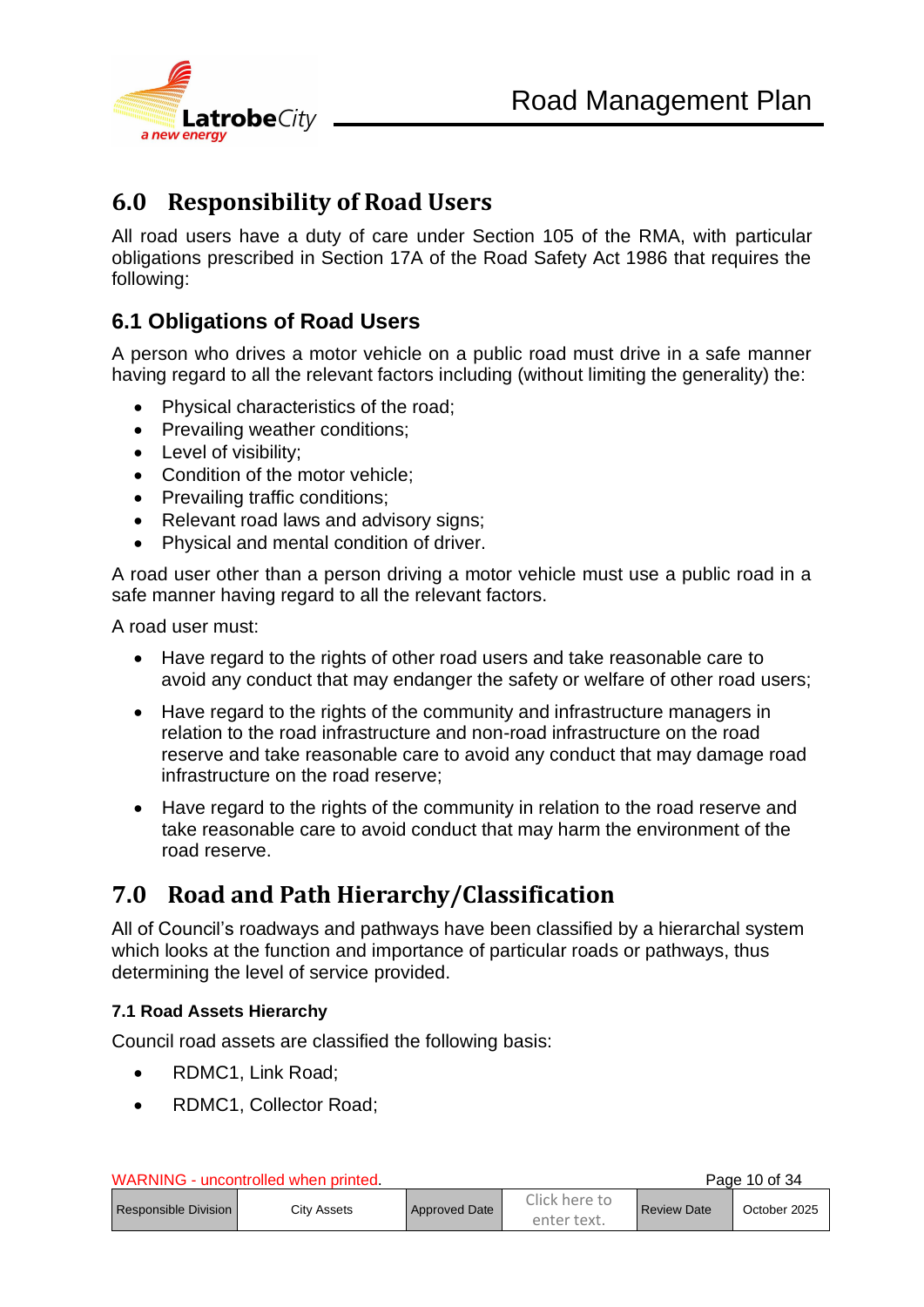

- RDMC2, Sealed Access Road speed limit greater than 60 km/hr;
- RDMC2, Unsealed Access Road;
- RDMC3, Sealed Access Road speed limit less than or equal to 60 km/hr;
- RDMC3, Minor Access Road;
- RDMC4, Limited Access Road.
- RDMC0, Not Maintained by Council

The hierarchal classifications reflect the relative community importance of roads and enables Council to efficiently define an appropriate level of service to all roads in the network.

A brief description of each hierarchy class and associated design and maintenance levels of service are detailed in Appendix A.

#### <span id="page-10-0"></span>**7.2 Carparks Hierarchy**

Carparks within a road reserve:

• RDMC is as per the road which the carpark is associated with

Off Road Carparks:

- CPMC1, High Use;
- CPMC2, Medium Use;
- CPMC3, Low Use;
- CPMC0, Not Maintained by Council

#### <span id="page-10-1"></span>**7.3 Footpaths and Shared Paths Hierarchy**

A separate hierarchy system has been established for the management of Council's pathways which include both footpaths and shared paths. Pathways are classified into:

- PMC1, High Usage Zone footpaths & shared pathways;
- PMC2, Medium Usage Zone footpaths & shared pathways:
- PMC3, Low Usage Zone footpaths & shared pathways;
- PMC4, Tracks & Trails;
- PMC5, Bicycle Lanes (excluding urban on road marked lanes);
- PMC0, Not Maintained by Council

A brief description of each hierarchal class is detailed in Appendix A.

| WARNING - uncontrolled when printed |             |                      |                              |                    | Page 11 of 34 |
|-------------------------------------|-------------|----------------------|------------------------------|--------------------|---------------|
| Responsible Division                | Citv Assets | <b>Approved Date</b> | Click here to<br>enter text. | <b>Review Date</b> | October 2025  |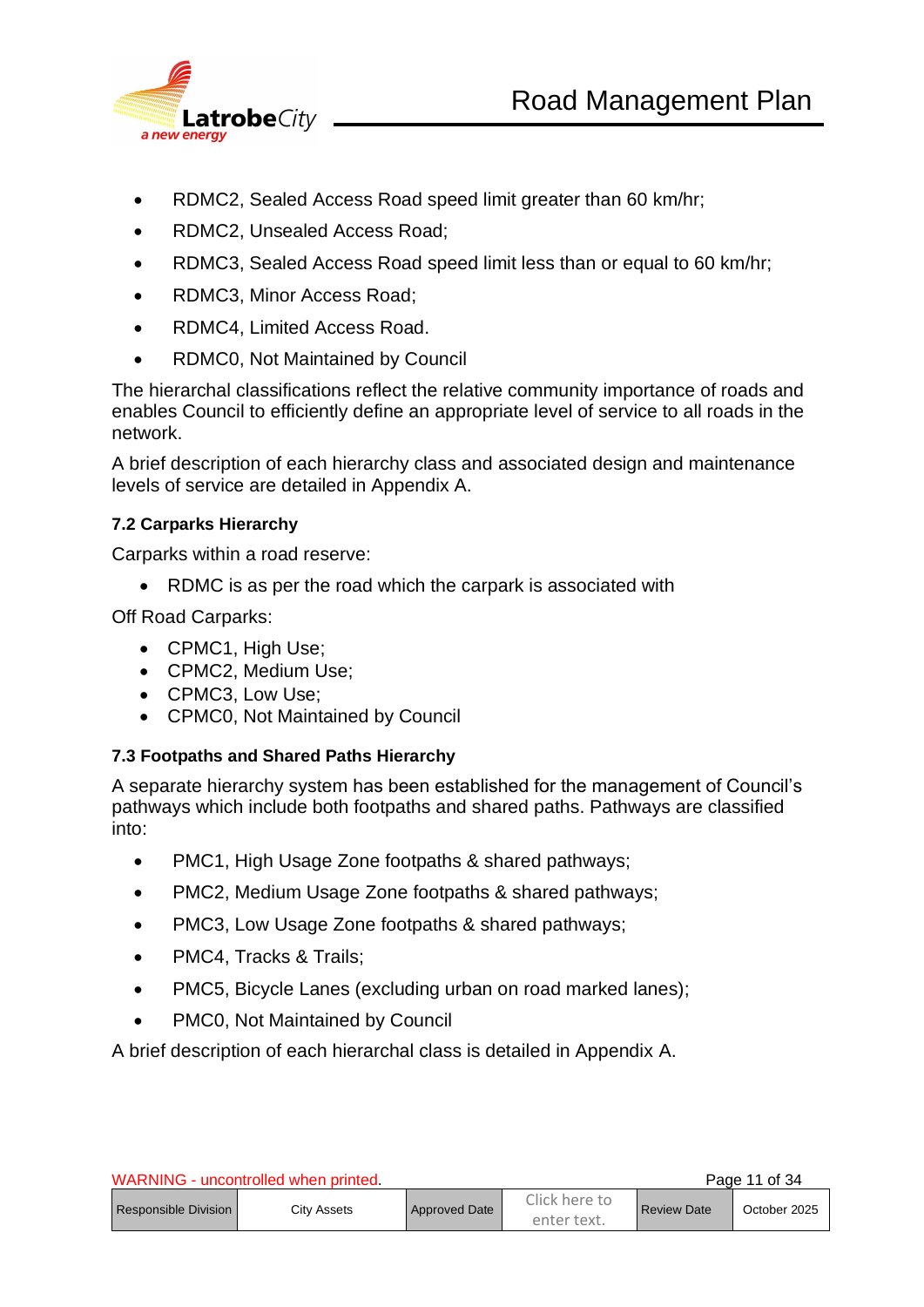

# <span id="page-11-0"></span>**8.0 Inspection Schedules**

Council schedules a recurring program of inspections of the road and path network aimed at identifying instances where the stated target intervention levels are exceeded. The frequency of inspections varies depending on the usage and level of importance of the asset. These frequencies are detailed in Appendix B.

#### <span id="page-11-1"></span>**8.1 Defect Inspections - Roads and Footpaths**

To satisfy the requirements of the Road Management Act proactive defect inspections are undertaken to identify and prioritise defects that exceed the stated intervention level as set out in Appendix C. This is achieved by measuring the level of defect against established intervention and response levels. A summary of intervention levels and response times for roads and paths are detailed in Appendices E.

Reactive site specific defect inspections also occur after a customer reports a perceived hazard or defect to council through the customer request process as identified in Appendix C. The reported defect will be assessed to determine if it exceeds the stated intervention level.

In addition to the proactive defect inspections for the Road Management Plan Council undertakes road, carpark, bridge & major culvert and path condition inspections to undertake asset management functions (i.e. asset life cycle review, development of rehabilitation and capital works programs etc.). The condition assessments are not related to the maintenance actions under the Road Management Plan.

## <span id="page-11-2"></span>**8.2 Bridges & Major Culverts**

Inspections of bridges and major culverts are programmed in accordance with the VicRoads Road Structures Inspection Manual for all structures with a single span or have been classified as Major Culverts. Additional structures may be added following a formal Risk Assessment process, and nominated in the Road Register.

- Level 1 Inspections carried out two times per year and after major accidents, flood, earthquake, bushfires or other incidents that impact the particular structure.
- Level 2 Inspections carried out within 12 months of the completion of major maintenance/ opening to traffic and then on a 2-5 year cycle in accordance with the VicRoads Road Structures Inspection Manual.
- Level 3 Inspections carried out on the recommendation of a Level 1 or 2 inspections.

Road or path assets (i.e. sealed bridge approaches) adjacent or incorporated into bridge structures are (also) inspected as part of road and path defect asset inspections according to the RDMC/PMC for the road section. (Refer Appendix B).

| WARNING - uncontrolled when printed |                    |                      |                              |                    | Page 12 of 34 |
|-------------------------------------|--------------------|----------------------|------------------------------|--------------------|---------------|
| Responsible Division                | <b>City Assets</b> | <b>Approved Date</b> | Click here to<br>enter text. | <b>Review Date</b> | October 2025  |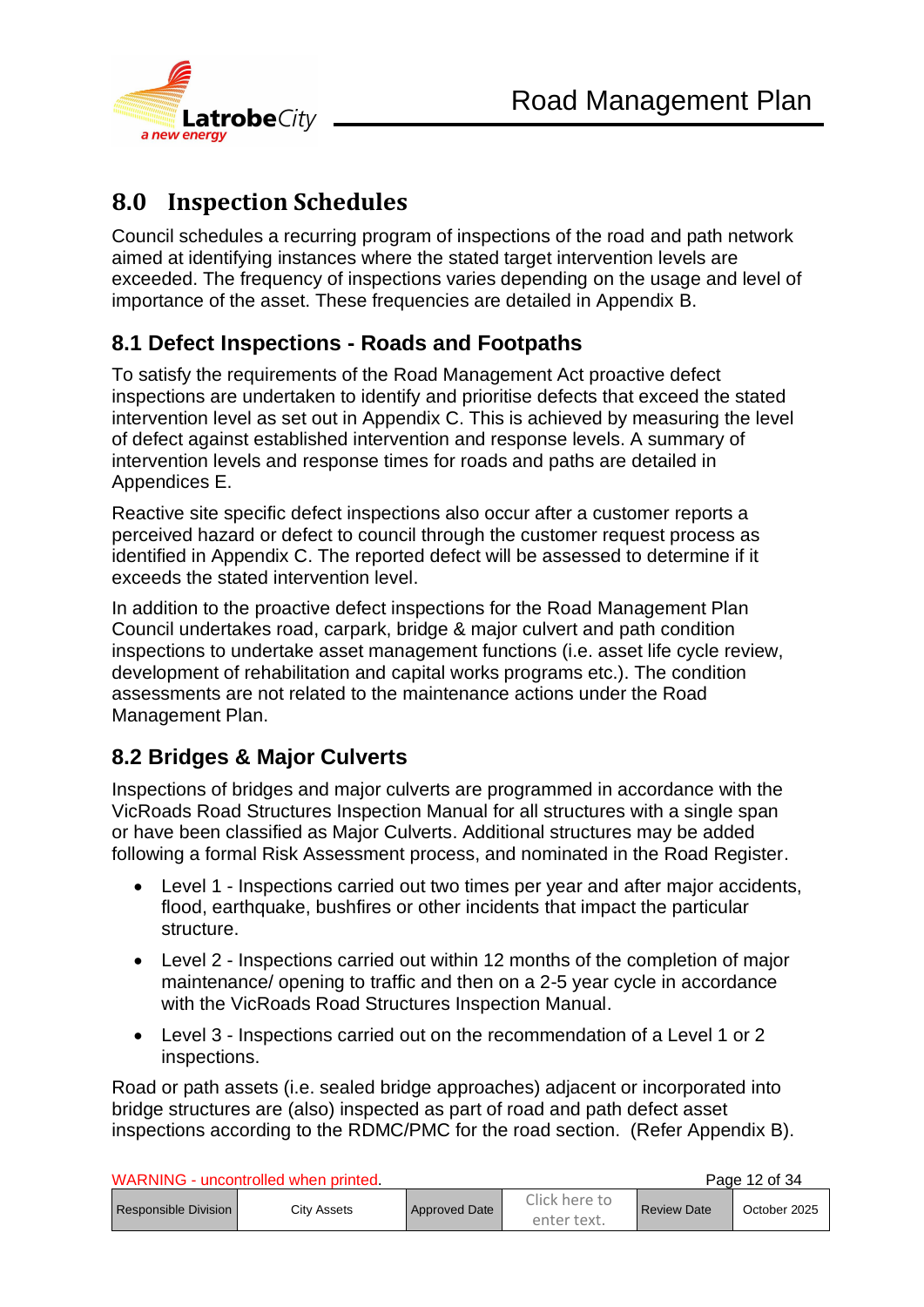

## <span id="page-12-0"></span>**9.0 Maintenance Standards**

Latrobe City Council has identified the critical maintenance defects for all paths and roads for which it is responsible. For each defect, the following criteria have been developed:

- 1. The level at which a defect reaches a point requiring intervention based on reasonable balance between potential risk and potential use of Council's limited resources considering all competing priorities.
- 2. The maximum time allowable within which defects that exceed those intervention levels must be repaired.

The defects identified as critical for roads, carparks and paths are grouped under the following Headings:

- 1.0 Obstructions in Traffic Lane (All Road Surfaces)
- 2.0 Pavement or Surface Defects (Sealed Roads)
- 3.0 Pavement or Surface Defects (Unsealed Roads)
- 4.0 Drainage (All Road Surfaces)
- 5.0 Vegetation (All Road Surfaces)
- 6.0 Roadside Signage & Furniture (All Road Surfaces)
- 7.0 Structures (including bridges)
- 8.0 Traffic Signals and Controls (All Road Surfaces)
- 9.0 Off Street Carparks
- 10.0 Paths

A broad description of maintenance service level standards for each of the roadway, carpark and pathway RDMC/CPMC/PMC are detailed in Appendix E.

#### <span id="page-12-1"></span>**10.0 Intervention Levels and Response Times**

#### <span id="page-12-2"></span>**10.1 Intervention levels and Response Times**

The Intervention Levels and Response Times are included in Appendix E. The service level tables include:

- 1. Defect Code.
- 2. Description of defect.
- 3. Response Time according to RDMC/CPMC/PMC.

The intervention levels are a maximum allowable figure. Major repairs will not be carried out on roads that are scheduled to be reconstructed or rehabilitated, where temporary repairs will be carried out to isolated effects that exceed stated intervention levels or alternately warning signs may be used to highlight defects if major works are imminent.

| WARNING - uncontrolled when printed |                    |               |                              |                    | Page 13 of 34 |
|-------------------------------------|--------------------|---------------|------------------------------|--------------------|---------------|
| Responsible Division                | <b>City Assets</b> | Approved Date | Click here to<br>enter text. | <b>Review Date</b> | October 2025  |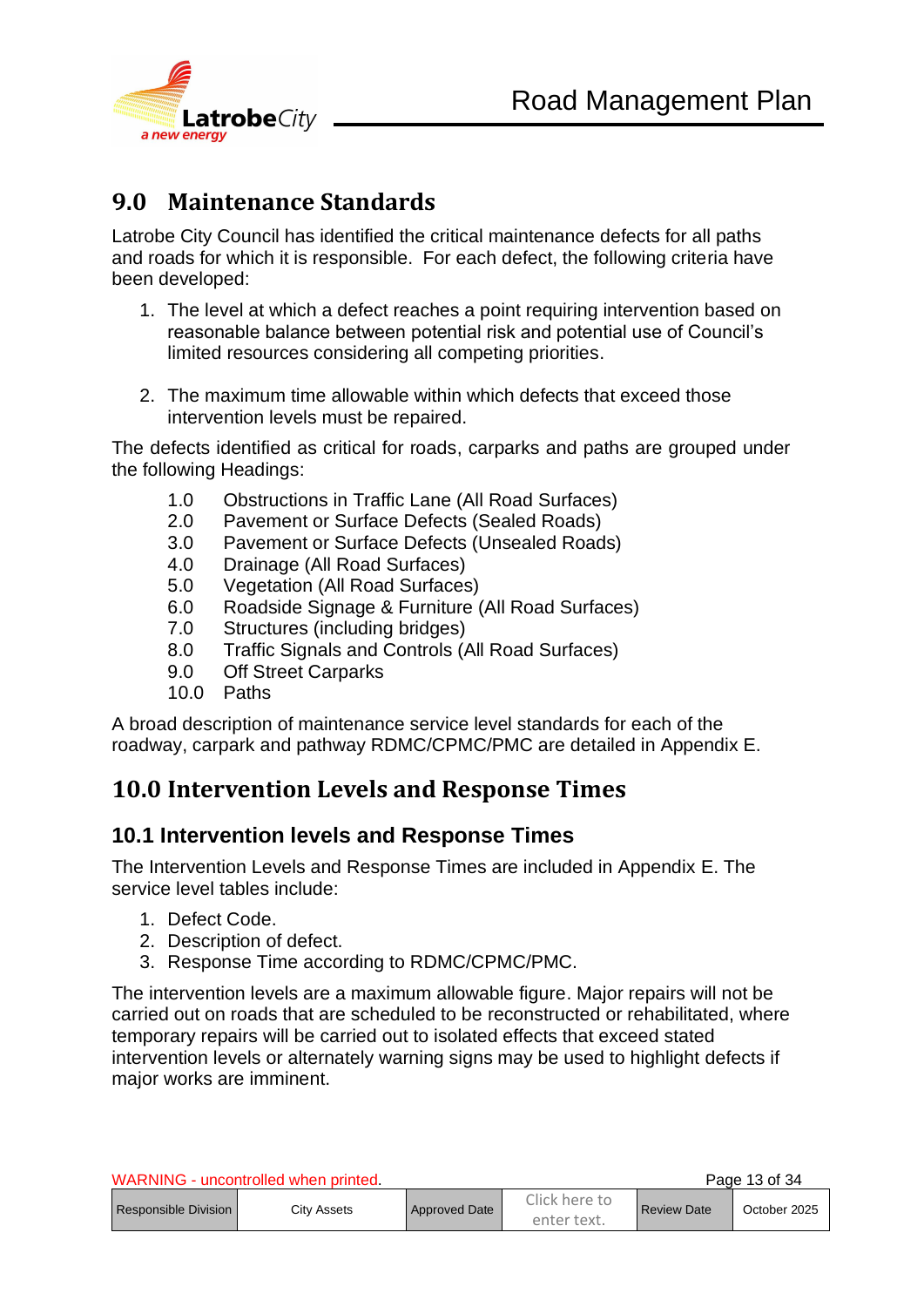

#### <span id="page-13-0"></span>**10.2 Force Majeure**

Although Council will make every endeavour to meet its obligations under this plan, circumstances may arise where Council may not meet all or any of its obligations. If these circumstances are beyond the control of Council, then Council reserves its right to suspend this plan.

In the event of natural disasters and events such as fires, storms and floods, as well as human factors, but not limited to lack of Council staff or suitably qualified contractors, because of Section 83 of the Victorian Wrongs Act, 1958, as amended, Council reserves the right to suspend compliance with its Plan.

In the event that the Chief Executive Officer (CEO) of Latrobe City Council, has to, pursuant to Section 83 of the Victorian Wrongs Act, consider the limited financial resources of Council and its other conflicting priorities, meaning Council's RMP cannot be met, the CEO will inform the Manager Asset Presentation that some or all of the timeframes and responses in Council's Plan, are to be suspended. After the event the outstanding defects will be addressed as fast as practical given resources and the risk.

Once the events beyond the control of Council have abated, or if the events have partly abated, Council's Chief Executive Officer will write to inform the Manager Asset Presentation which parts of Council's RMP are to be reactivated and when.

## <span id="page-13-1"></span>**11.0 Basis for Developing Service Levels**

In line with the requirements of the Road Management Act, Latrobe City's initial process of developing service levels for the original RMP involved the following:

- 1. Assessment of what the community wanted through the Best Value Review Process and collating the available data available on service level responsiveness through Council's Customer Request and Tracking System.
- 2. Determined the areas and functions of priority, based on customer complaints data, insurance claims data and maintenance staff knowledge.

Determined informally the financial gaps between current strategic service levels and expected strategic service levels through a process of strategic financial modelling.

Since the review of the RMP in 2009, Council has had the opportunity to evaluate the adopted service levels and confirm that they are achievable with the existing budget. This amended RMP uses that information to provide a degree of confidence in the hierarchies and service levels.

Council acknowledges that the level of service provided to all roads will not necessarily please all stakeholders however these levels have been determined by the resources available to Council, both financial and physical.

| WARNING - uncontrolled when printed |             |                      |                              |                    | Page 14 of 34 |
|-------------------------------------|-------------|----------------------|------------------------------|--------------------|---------------|
| <b>Responsible Division I</b>       | Citv Assets | <b>Approved Date</b> | Click here to<br>enter text. | <b>Review Date</b> | October 2025  |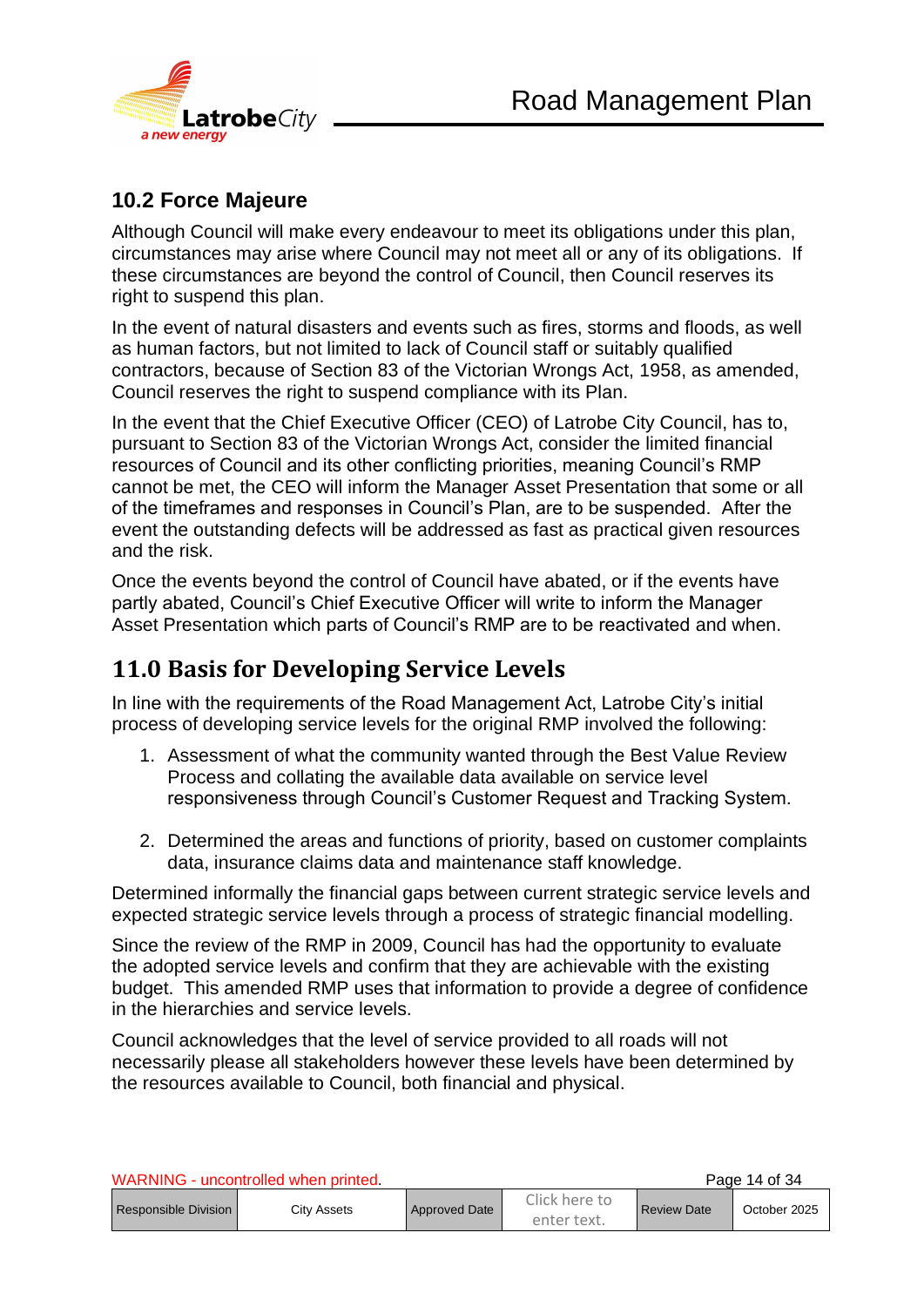

## <span id="page-14-0"></span>**12.0 Management System**

#### <span id="page-14-1"></span>**12.1 Customer Requests**

Council operates a commercially supplied customer request system. The system utilises a computer database which records details of the person making the request, the location and the problem details.

If the customer service officer cannot respond to the request at the point of contact, the system then allocates the investigation of the problem to a specified staff member who must determine an action. The person making the request should be advised that the request has been entered into the database for follow up action. If required, they are also advised of the outcome of the investigation and the action proposed, i.e.:

- 1. No action.
- 2. Referred to forward programs.
- 3. To be corrected within a certain timeframe.

Response times to investigate are set out in Appendices C (Proactive Response Timeframes) and D (Response Times from Inspection to Remedial Action) which aligns the level of responsiveness to the type and hierarchical classification of the asset.

A person who intends to make an insurance claim or to take court proceedings in relation to a claim for damages arising out of the condition of a public road or infrastructure must first lodge a written notice with the Council. This notice must be lodged with the Council within 30 days of the incident occurring. Upon receiving such written notice, an inspection may be arranged and a report prepared.

#### <span id="page-14-2"></span>**12.2 Inspections**

Council's management system records the defects identified by trained personnel while carrying out inspections in accordance with the timeframes listed in Section 8 – Inspection Schedules.

There are different regimes in place for inspections of sealed and unsealed roads, bridges and also for path inspections. The defects identified during the road and bridge inspections are directly entered onto a running sheet which is later entered into Council's Customer/Request Management System – Pathway. This system is then used to monitor the defects and to ensure that they are rectified within the timeframes set for that particular defect and hierarchy. This is an area where continuous improvement may see the introduction of a more integrated Maintenance Management System (MMS) including electronic data capture.

The defects identified during the path inspections are directly entered into an electronic device which automatically records location and saves any other inspection data. Upon returning to the office this data is downloaded into an

| WARNING - uncontrolled when printed. |             |               |                              |                    | Page 15 of 34 |
|--------------------------------------|-------------|---------------|------------------------------|--------------------|---------------|
| <b>Responsible Division</b>          | Citv Assets | Approved Date | Click here to<br>enter text. | <b>Review Date</b> | October 2025  |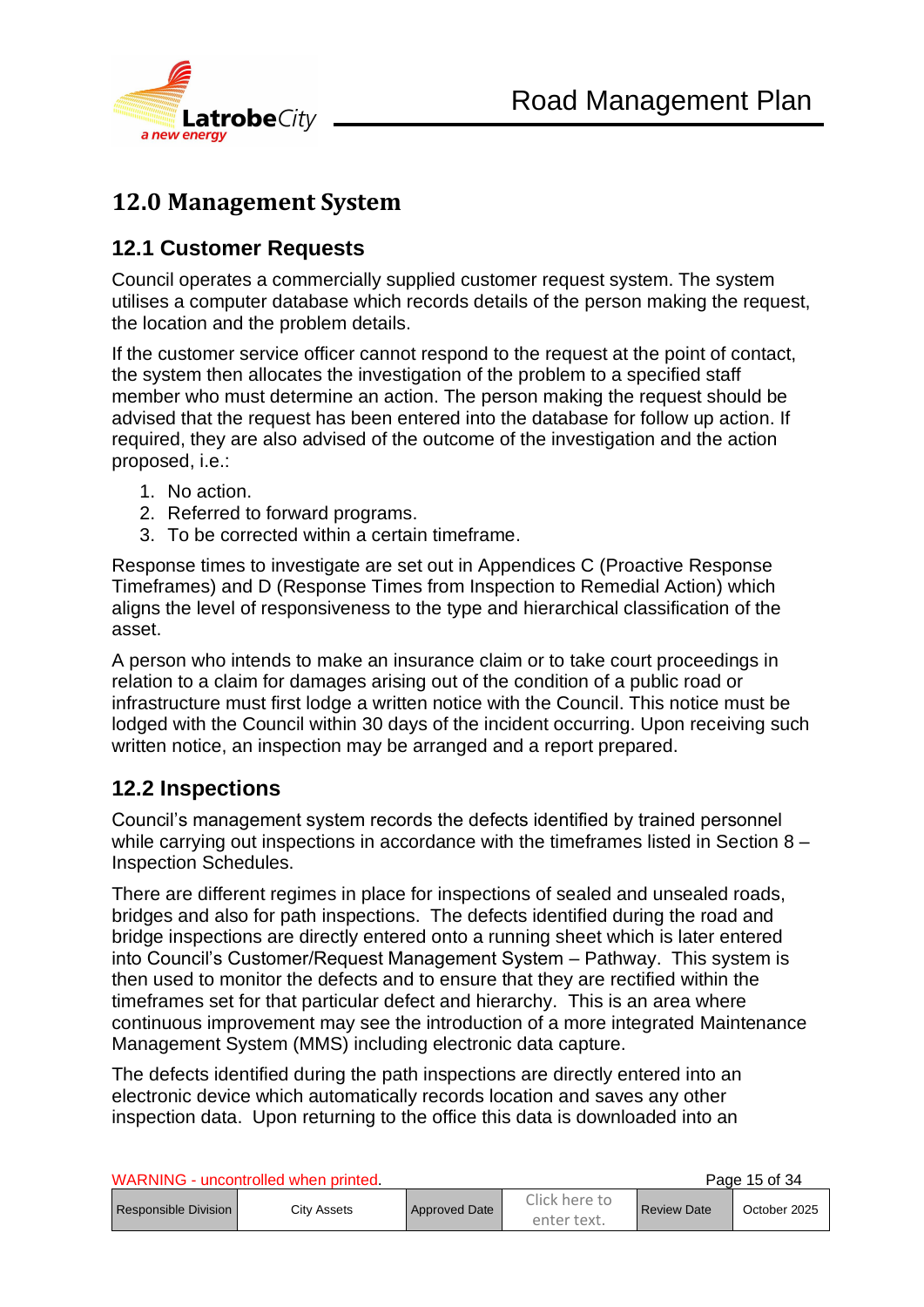

electronic database and then loaded into Council's Geographical Information System. Repairs are then programmed according to the intervention levels and hierarchy.

Upon completion of the repair the date and time of the repair is recorded against the defect in the database.

## <span id="page-15-0"></span>**13.0 Definitions**

| <b>Term</b>  | <b>Definitions</b>                                |
|--------------|---------------------------------------------------|
| <b>AMS</b>   | <b>Asset Management System</b>                    |
| <b>MMS</b>   | Maintenance Management System                     |
| <b>DEWLP</b> | Department of Environment Water Land and Planning |
| <b>RAMP</b>  | Road Asset Management Plan                        |
| <b>RMA</b>   | Road Management Act 2004 (Vic)                    |
| <b>RMP</b>   | Road Management Plan                              |

#### <span id="page-15-1"></span>**14.0 Review**

#### <span id="page-15-2"></span>**14.1 Review Process**

The Road Management Plan will be reviewed every four years within 2 years of a local government election. The review shall reflect changes in Asset Management Policies, Standards, Processes and Practices, or changes in level of service standards identified for consideration or adopted since the last review.

Referenced documents such as Acts, Regulations or Design Standards listed in Section 15, which do not cause an alteration to the defined Level of Service or management system, will be the applied reference in terms of Council's operation at any point in time.

#### <span id="page-15-3"></span>**14.2 Adoption and Amendments**

Before adopting or amending this plan Council must undertake a process of:

- Giving notice of the Plan or amendment;
- Allow 28 days for submissions;
- Consider any submissions;

WARNING - uncontrolled when printed. The state of the Page 16 of 34

| Responsible Division | Citv Assets | <b>Approved Date</b> | Click here to<br><b>Review Date</b> | October 2025 |  |
|----------------------|-------------|----------------------|-------------------------------------|--------------|--|
|                      |             |                      | enter text.                         |              |  |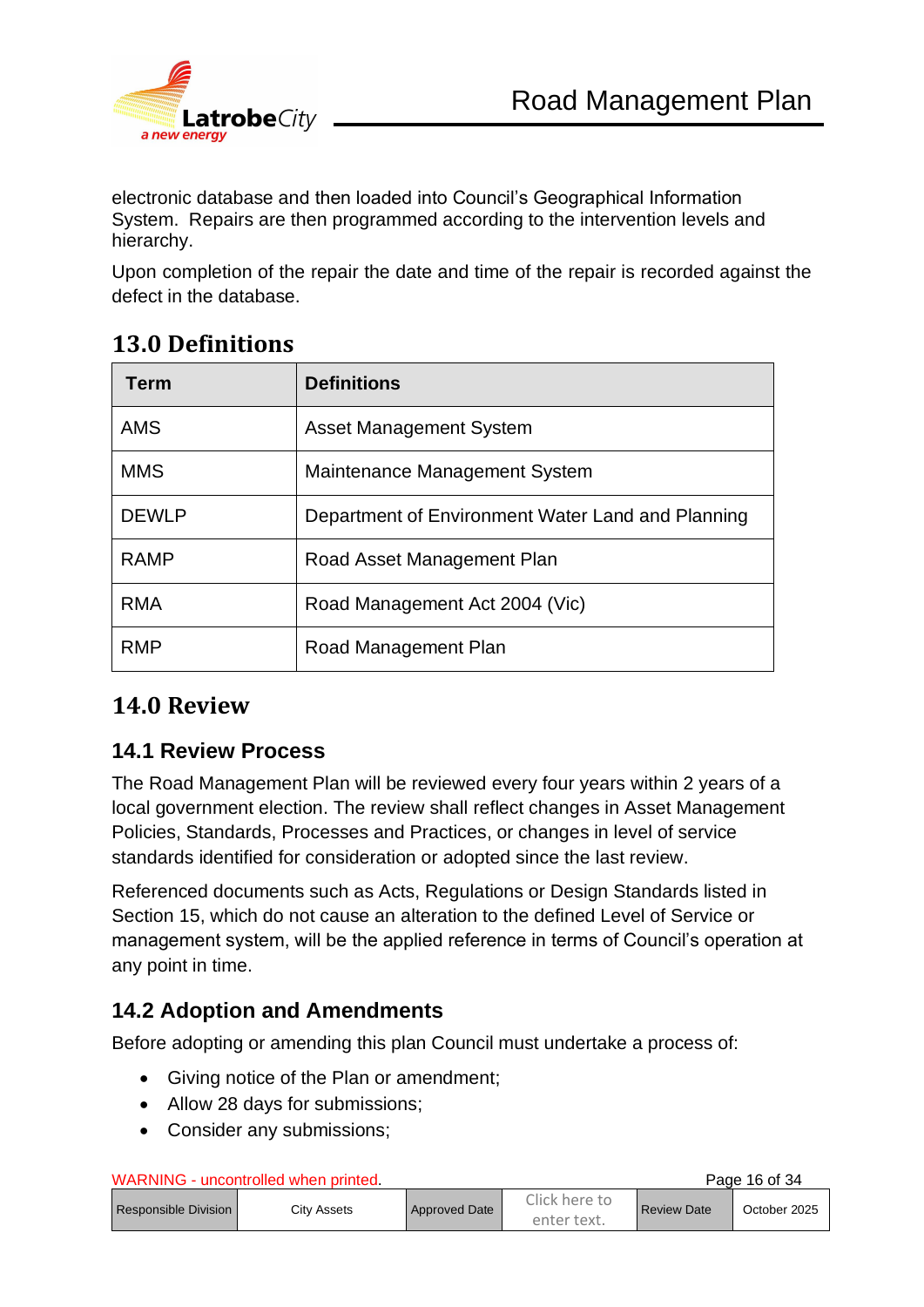

• Give notice of intention to adopt the plan or amendment.

The notice must be published in the Government Gazette and a local daily newspaper. Upon review of the Plan, Council must also give notice of the review and the proposed Plan amendments and where copies may be inspected or obtained. The final phase of review involves Council publishing a notice of intention to adopt the plan amendments in the Government Gazette. During exhibition phases, copies of the draft version of the plan will be located at the following locations:

- Latrobe City Corporate Headquarters 141 Commercial Road Morwell
- Online on the Council's web site [www.latrobe.vic.gov.au](http://www.latrobe.vic.gov.au/)

A hard copy of both the draft Road Management Plan for consultation and Public Road Register will be available for inspection at the Latrobe City Corporate Headquarters during normal working hours. Both documents may also be viewed on the Council web site via:

*http://www.latrobe.vic.gov.au/Our\_Services/Roads\_Drains\_Lights\_and\_Trees/Roads \_and\_Drains* 

| WARNING - uncontrolled when printed |             |               |                              |                    | Page 17 of 34 |
|-------------------------------------|-------------|---------------|------------------------------|--------------------|---------------|
| <b>Responsible Division</b>         | Citv Assets | Approved Date | Click here to<br>enter text. | <b>Review Date</b> | October 2025  |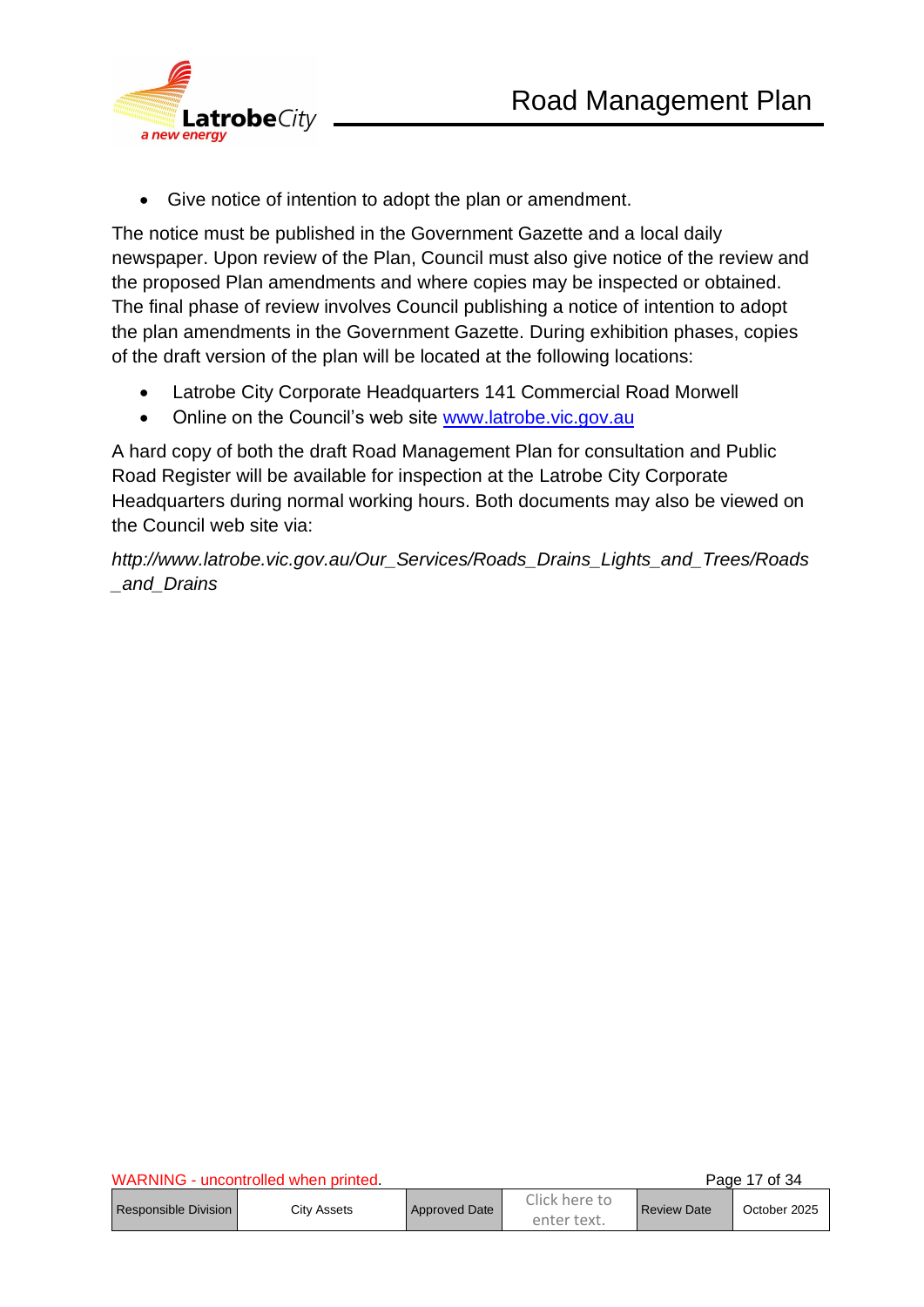

# <span id="page-17-0"></span>**15.0 References**

Legislation, Standards Codes of Practice, Guidelines, Council Strategies, Policies, Quality Plans and Procedures that are relevant to this RMP include:

| <b>REFERENCED DOCUMENTS</b>                                  |
|--------------------------------------------------------------|
| <b>Ministerial Acts &amp; Regulations</b>                    |
| Road Management Act 2004                                     |
| Road Management (General) Regulations 2016                   |
| Road Safety Act 1986                                         |
| Road Management (Works and Infrastructure) Regulations, 2015 |
| Local Government Act, 1989 Rev 11 (01/12/2020)               |
| <b>Local Government Act 2020</b>                             |
| Local Government Act 1989 s.208B (Best Value Principles)     |
| <b>Equal Opportunity Act 2010</b>                            |
| Wrongs Act 1958                                              |
| <b>Ministerial Codes of Practice</b>                         |
| Operational Responsibility for Public Roads 2004             |
| Code of Practice for Road Management Plans                   |
| <b>External Sourced Documents</b>                            |
| <b>VicRoads-Register of Declared Roads</b>                   |
| <b>Council Documents</b>                                     |
| <b>Council Plan 2017-2021</b>                                |
| <b>Asset Management Policy</b>                               |
| <b>Asset Management Strategy</b>                             |
| Asset Management Plans for Bridges, Paths and Roads.         |
| <b>Public Road Register</b>                                  |
| Latrobe 2026- the community vision for Latrobe Valley        |

|                      | WARNING - uncontrolled when printed. |                      |                              |                    | Page 18 of 34 |
|----------------------|--------------------------------------|----------------------|------------------------------|--------------------|---------------|
| Responsible Division | City Assets                          | <b>Approved Date</b> | Click here to<br>enter text. | <b>Review Date</b> | October 2025  |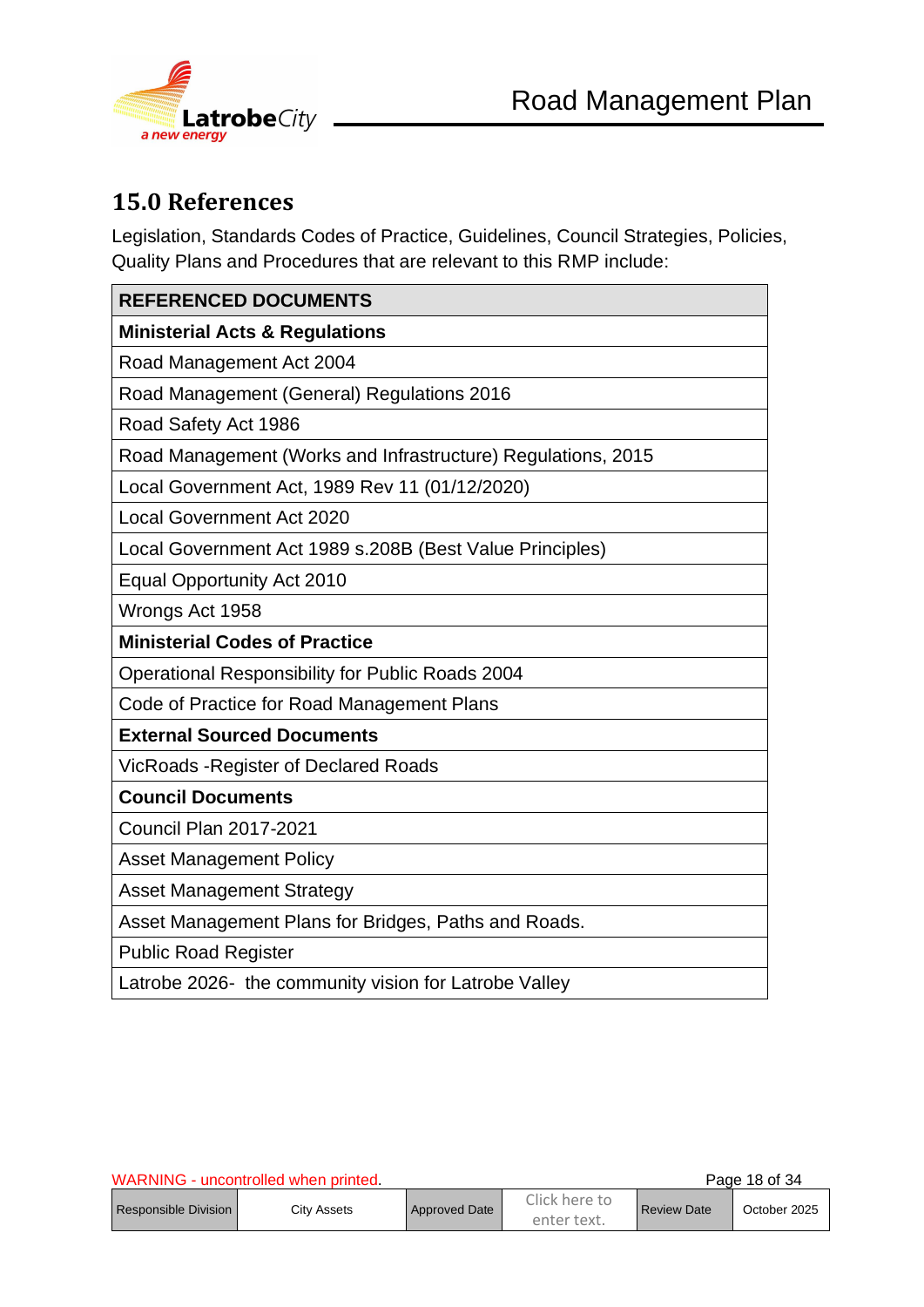

# <span id="page-18-0"></span>**Appendices**

| <b>Appendix A</b> | $\sim$         | <b>Road Hierarchy</b>                                    |
|-------------------|----------------|----------------------------------------------------------|
| <b>Appendix B</b> | $\blacksquare$ | <b>Proactive Inspection Schedules</b>                    |
| <b>Appendix C</b> |                | <b>Reactive Inspection Response Timeframes</b>           |
| <b>Appendix D</b> |                | <b>Response Times from Inspection to Remedial Action</b> |
| <b>Appendix E</b> |                | <b>Intervention Levels</b>                               |
| <b>Appendix F</b> |                | <b>Register of Public Road</b>                           |

| WARNING - uncontrolled when printed. |             |                      |                              | Page 19 of 34      |              |
|--------------------------------------|-------------|----------------------|------------------------------|--------------------|--------------|
| Responsible Division                 | City Assets | <b>Approved Date</b> | Click here to<br>enter text. | <b>Review Date</b> | October 2025 |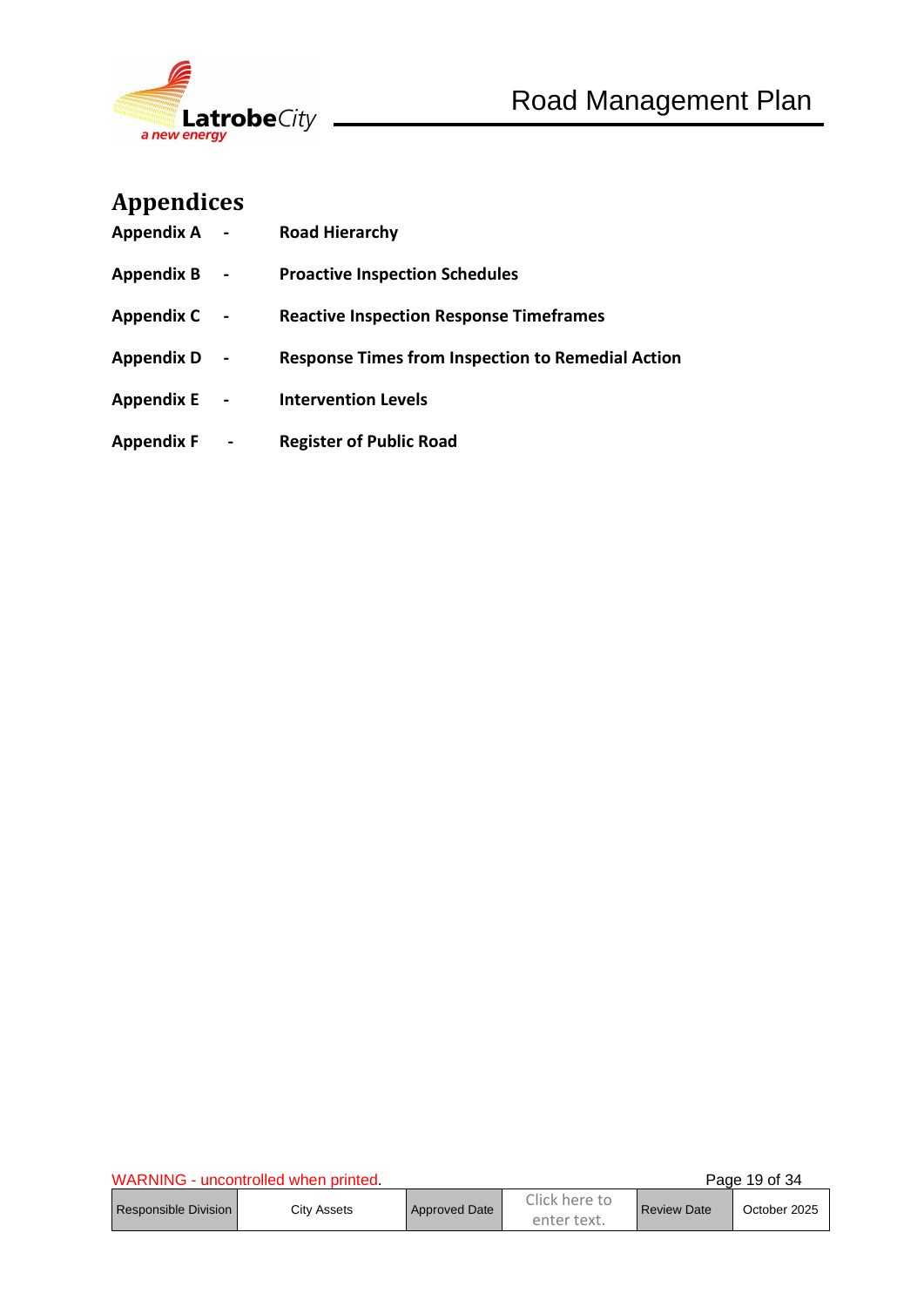

#### **Appendix A - Hierarchy**

The following tables provide an overview on how Latrobe City's roads and paths have been classified. Roads may be segmented along their length with the result being that a road may be classified under more than one hierarchy.

<span id="page-19-0"></span>

| Maintenance<br>Category | <b>Hierarchy Type</b>                  | <b>Primary Function</b>                                                                                                                                                                                                                                                                                                                                                                                                 |
|-------------------------|----------------------------------------|-------------------------------------------------------------------------------------------------------------------------------------------------------------------------------------------------------------------------------------------------------------------------------------------------------------------------------------------------------------------------------------------------------------------------|
| <b>Roads</b>            |                                        |                                                                                                                                                                                                                                                                                                                                                                                                                         |
| RDMC1                   | Link                                   | -High usage strategic Freight linkage routes.<br>-Heavy vehicle linkage from the State Arterial Road network to local commercial or industrial focal points.<br>-Also includes heavy vehicle bypass routes of major urban centres.                                                                                                                                                                                      |
| RDMC1                   | Collector                              | -High usage strategic Collector routes.<br>-Rural/Urban collector routes from local access roads to community centres or popular focal points.<br>-High usage connector routes to the Arterial road network.                                                                                                                                                                                                            |
| RDMC <sub>2</sub>       | <b>Sealed Access</b><br>$>60$ km/h     | -Medium usage property access routes.<br>-STD road providing property access to rural developed areas incorporating at least 3 rateable properties with occupied houses.<br>-Medium usage access to rural properties generating regular and consistent vehicle usage.<br>-Bus Route minimum standard.                                                                                                                   |
| RDMC <sub>2</sub>       | Unsealed<br>Access                     | - Medium usage property access routes.<br>- STD road providing property access to rural developed areas incorporating at least 3 rateable properties with occupied houses.<br>- Medium usage access to rural properties generating regular and consistent vehicle usage.<br>- Bus Route minimum standard.                                                                                                               |
| RDMC3                   | <b>Sealed Access</b><br>$\leq$ 60 km/h | - Medium usage property access routes.<br>- STD road providing property access to rural developed areas incorporating at least 3 rateable properties with occupied houses.<br>- Medium usage access to rural properties generating regular and consistent vehicle usage.<br>- Bus Route minimum standard.                                                                                                               |
| RDMC3                   | <b>Minor Access</b>                    | - Low usage property access routes.<br>- Occasional usage property access routes.<br>- STD road that provides access to rural developed areas incorporating 1 or 2 rateable properties with occupied houses.<br>- STD road with 2 or more farmland or planation rateable properties.<br>- Non-STD road that provides access to rural developed areas incorporating at least 3 rateable properties with occupied houses. |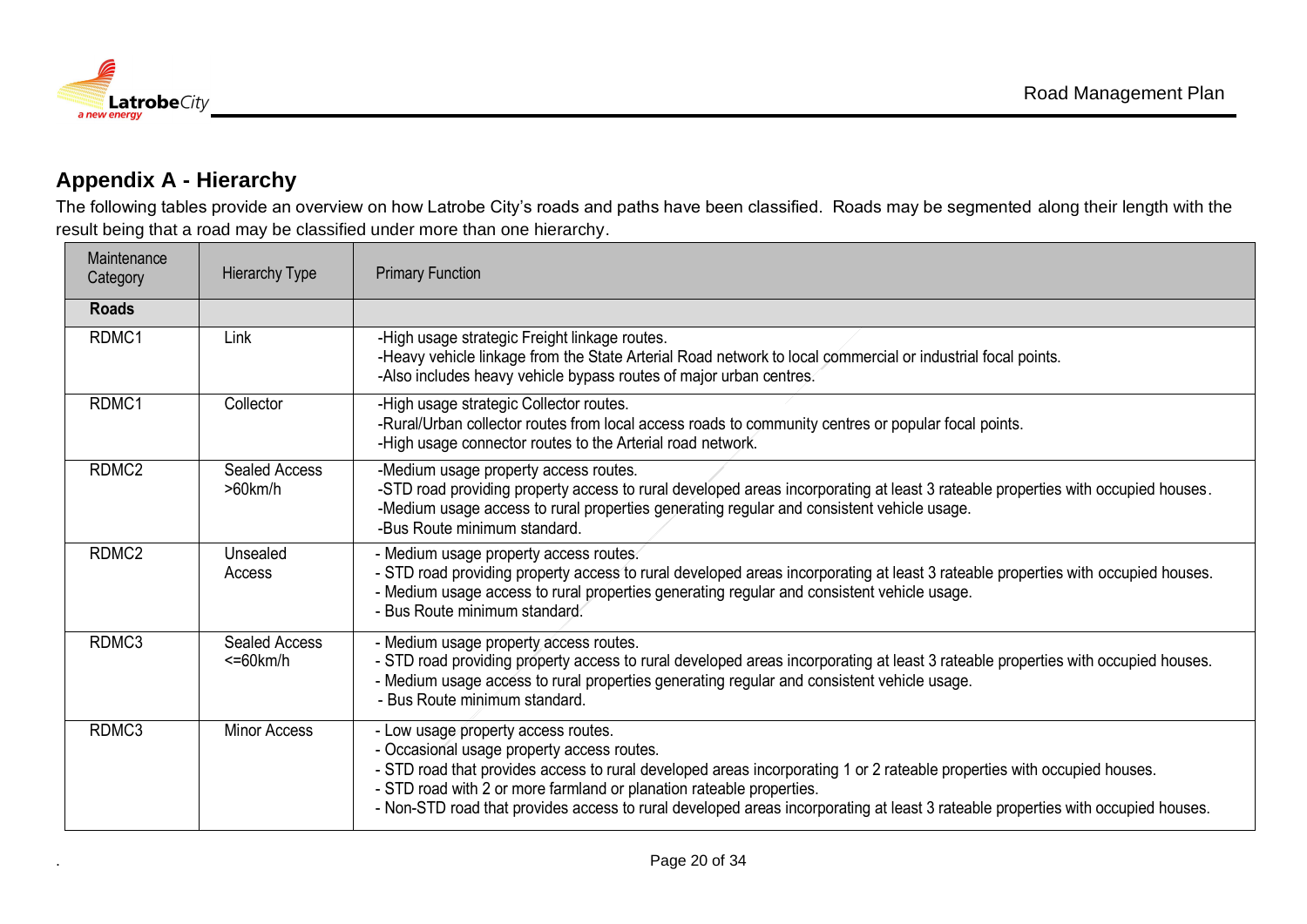

#### **Appendix A - Hierarchy (Continued)**

| Maintenance<br>Category | <b>Hierarchy Type</b>        | <b>Primary Function</b>                                                                                                                                                                                                                                                                                                                                                                                                                                                                                                                                                                             |
|-------------------------|------------------------------|-----------------------------------------------------------------------------------------------------------------------------------------------------------------------------------------------------------------------------------------------------------------------------------------------------------------------------------------------------------------------------------------------------------------------------------------------------------------------------------------------------------------------------------------------------------------------------------------------------|
| RDMC4                   | <b>Limited Access</b>        | - Low usage property access route streets/lanes<br>- Occasional usage access to rural properties generating spasmodic vehicle usage.<br>- STD road that provides alternate/secondary side or rear property access to urban residential or commercial allotments.<br>- STD road servicing a rateable property with a single unoccupied house on Farmland/Private plantation.<br>- Non-STD road that provides property access to rural developed areas incorporating up to 1 or 2 rateable properties with<br>occupied houses.<br>- Non-STD road with 2 or more Farmland/Private rateable properties. |
| RDMC0                   | Not Maintained<br>by Council | - Any road which has not been assessed for inclusion in any other Road Maintenance Category<br>- Any road for which a decision has been made not to maintain<br>- Any road which does not conform to LCC Standards<br>- Private driveways on road reserves for which Latrobe City Council is the Coordinating Road Authority.                                                                                                                                                                                                                                                                       |

Note 1 - A Standard Constructed road (STD) is one that was built to a level that was acceptable to Council at the time of construction. It would have a reasonable formation width, depth and quality of pavement material, table drains, culverts and if required and guideposts and signage installed. Standard Constructed roads generally do not present conditions that practically restrict/constrain maintenance response actions and timeframes. A Non-Standard Road (Non-STD) may have some of these features of a Standard Constructed road, for example some minor earthworks and even some road pavement material however Council will not automatically categorise these roads as "Standard Constructed". Non-Standard Constructed roads may present conditions that practically restrict/constrain maintenance response actions and timeframes during extended periods of extreme dryness and / or wetness; such conditions may limit Council's ability to undertake maintenance to provide all weather access.

- Note 2 The maintenance levels in this plan are not intended to increase the level of service of a road, but are designed to only maintain what already exists.
- Note 3 All of Council's roads have been classified by a hierarchal system which considers the function and importance of each road, thus determining the level of service provided in terms of inspection interval, intervention levels and response time. This hierarchy is separate to the road hierarchy used to determine the appropriate level of service with respect to design / configuration for roads that are provided through new development. The standard of the existing road network is as a result of historical standards and circumstances that gave rise to roads that may differ markedly from that which would be expected from that of a new development.
- Note 5- Changes to the design / configuration of a road may occur where there is a nexus to new development such that road use is expected to change; or may result from requests from property owners where they contribute entirely to the cost of a design / configuration upgrade of a road as required by Council prior to a road being included onto the Public Road Register; or for a road on the Public Road Register where property owners contribute to the cost of a design / configuration upgrade through a declared Special Charge Scheme. Where a request is received for a road segment / road reserve segment to be included on the Public Road Register the property owner will need to arrange at their cost for the road segment / road reserve segment to be constructed to a standard which can be effectively maintained by Council. The minimum standard of road that Council will accept is the standard required by the CFA that ensures access by fire appliances. In considering the extent of road included on the Public Road Register Council implements the principle of the closest point of access to the rateable property.
- Note.6 When a road reaches the end of its useful life and is scheduled for full reconstruction the appropriate design / configuration will be determined based on the level of use, the type of use, and what the road environment can practically accommodate in terms of design / configuration and available Council funds.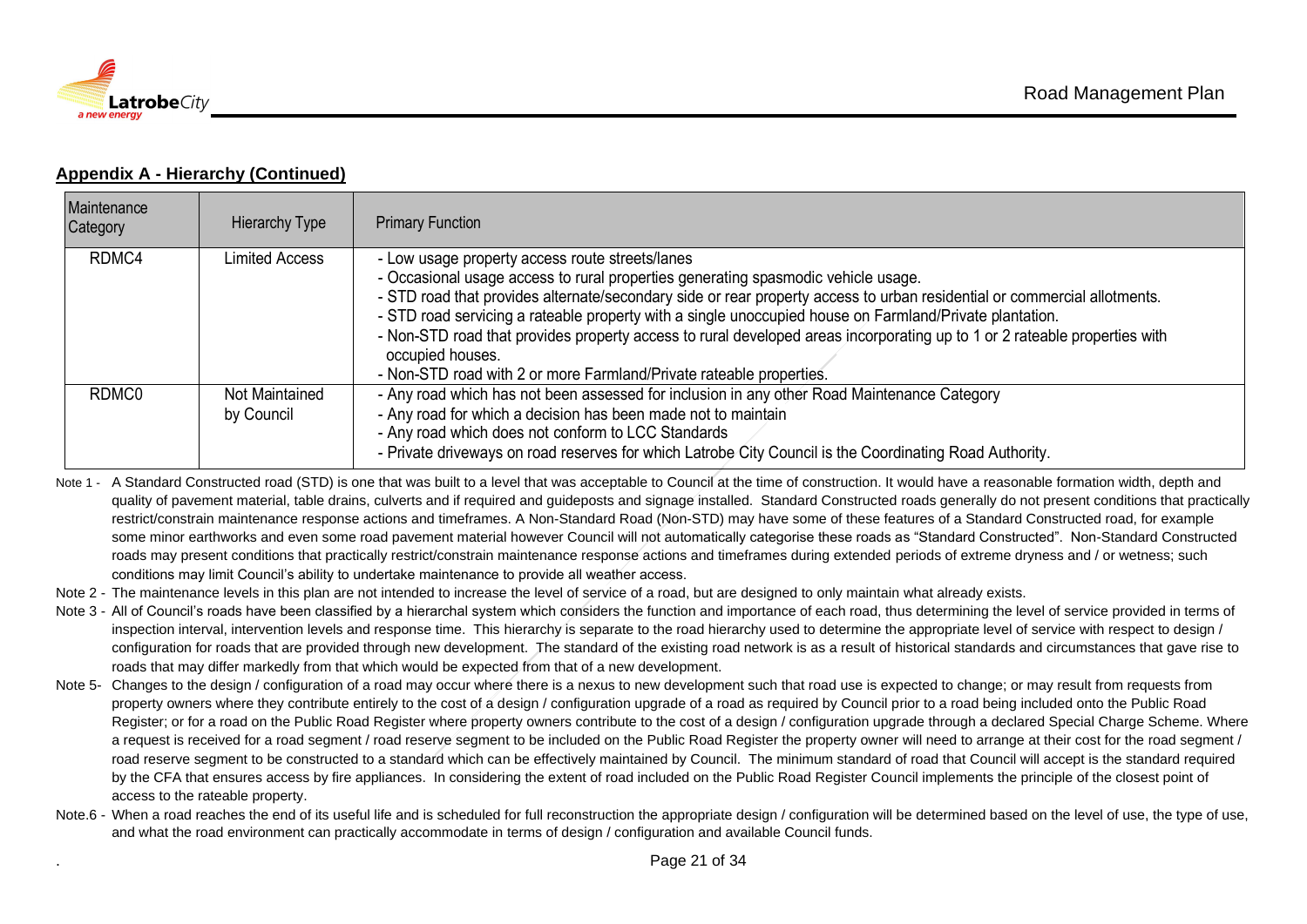

#### **Appendix A - Hierarchy (Continued)**

The following table is a guide to the classification to Council's Carparks:

A Carpark classification has been developed, based principally on the volume of usage.

The carpark classifications are defined in the table below:

| Maintenance<br>Category | <b>Hierarchy Type</b>     | <b>Primary Function</b>                                                                                                                                                                                                                                                                                                                |
|-------------------------|---------------------------|----------------------------------------------------------------------------------------------------------------------------------------------------------------------------------------------------------------------------------------------------------------------------------------------------------------------------------------|
| Carparks                |                           |                                                                                                                                                                                                                                                                                                                                        |
| RDMC0-4                 | On Road Carpark           | All on-road carparks                                                                                                                                                                                                                                                                                                                   |
| RDMC0-4                 | Reserve Access & Carparks | Off Road Carparks within a road reserve                                                                                                                                                                                                                                                                                                |
| CPMC1                   | High Use Carparks         | High Use Off Road Carparks and access roads NOT within a road reserve                                                                                                                                                                                                                                                                  |
| CPMC <sub>2</sub>       | Medium Use Carparks       | Medium Use Off Road Carparks and access roads NOT within a road reserve                                                                                                                                                                                                                                                                |
| CPMC3                   | Low Use Carparks          | Low Use Off Road Carparks and access roads NOT within a road reserve                                                                                                                                                                                                                                                                   |
| CPMC0                   | Not Maintained by Council | - Any carpark which has not been assessed for inclusion in any other carpark maintenance category.<br>- Any carpark for which a decision has been made not to maintain.<br>- Any carpark which does not conform to LCC Standards.<br>- Private hard stands on road reserves for which City Council is the Coordinating Road Authority. |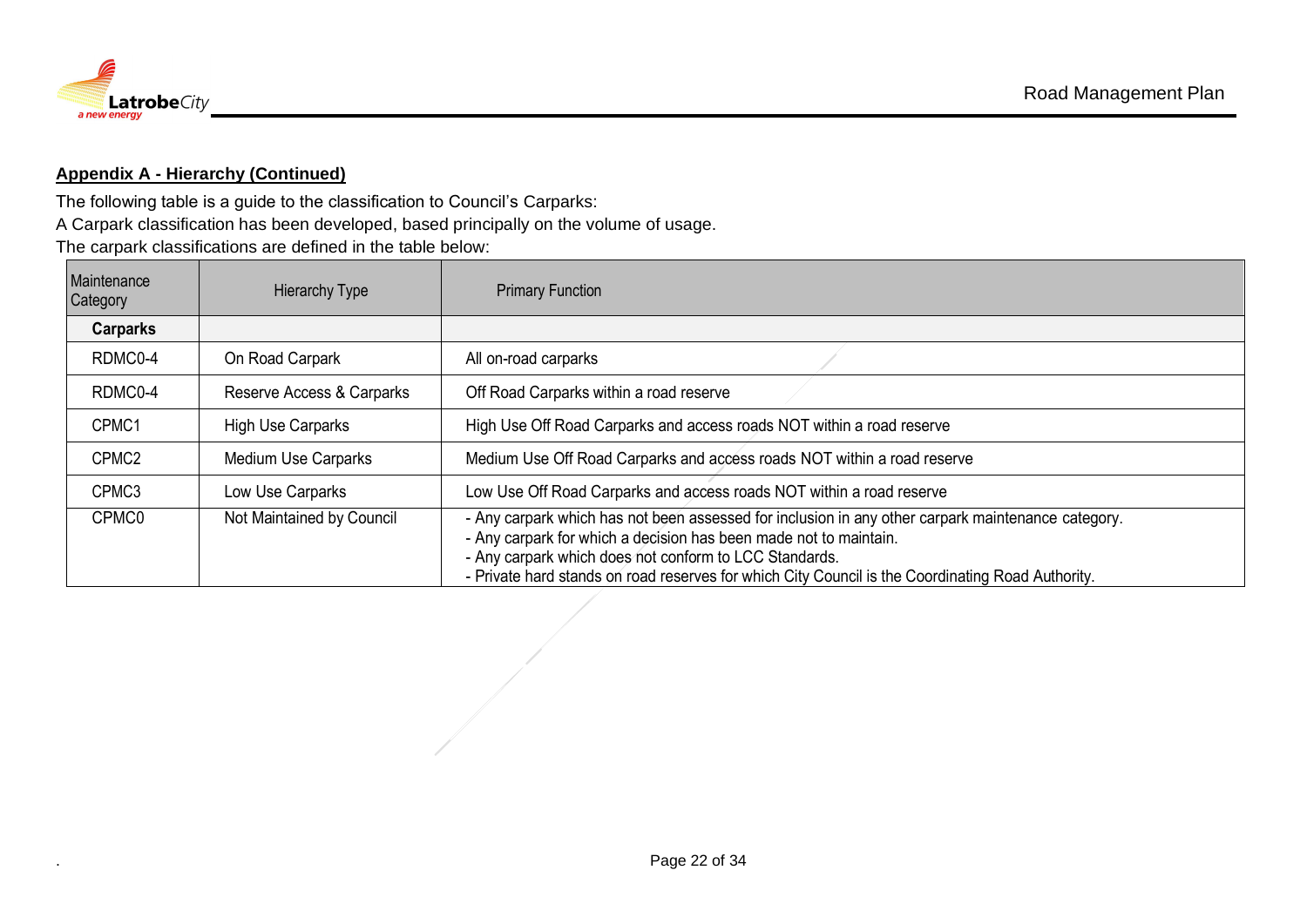

#### **Appendix A - Hierarchy (Continued)**

The following table is a guide to the classification to Council's Paths:

A path classification has been developed, based principally on the volume of usage (both pedestrian and cyclists if applicable).

| Maintenance<br>Category | <b>Hierarchy Type</b>      | <b>Primary Function</b>                                                                                                                                                                                                                                                                                                      |
|-------------------------|----------------------------|------------------------------------------------------------------------------------------------------------------------------------------------------------------------------------------------------------------------------------------------------------------------------------------------------------------------------|
| <b>Paths</b>            |                            |                                                                                                                                                                                                                                                                                                                              |
| PMC1                    | High Use Zone Footpath     | Central Business Districts of the following major townships <sup>1</sup>                                                                                                                                                                                                                                                     |
| PMC1                    | High Use Shared-Path       | High use shared bicycle / pedestrian paths in close proximity to Central Business Districts of the following major<br>townships <sup>2</sup> .                                                                                                                                                                               |
| PMC <sub>2</sub>        | Medium Use Zone Footpaths  | Heavily pedestrianised areas: - minor-shopping areas, schools, collector paths and medium use shared bicycle /<br>pedestrian paths.                                                                                                                                                                                          |
| PMC <sub>2</sub>        | <b>Medium Shared-Paths</b> | High use shared bicycle / pedestrian paths that form the strategic linking network within of between the following<br>major townships. <sup>3</sup> .                                                                                                                                                                        |
| PMC <sub>3</sub>        | Low Use Zone Footpath      | Constructed paths in residential and commercial areas, and rural residential areas; including concrete, asphalt, and<br>gravel paths.                                                                                                                                                                                        |
| PMC <sub>3</sub>        | Low Use Shared-Path        | Low use shared bicycle / pedestrian paths.                                                                                                                                                                                                                                                                                   |
| PMC4                    | <b>Tracks &amp; Trails</b> | Unsealed walking track/trail typically located through bushland reserves and serving a passive recreational function,<br>designed to fit in with natural environment, not necessarily suitable for mobility impaired users.                                                                                                  |
| PMC <sub>5</sub>        | <b>Bicycle Lanes</b>       | Marked bicycle lanes on or adjacent to Public Roads in rural areas                                                                                                                                                                                                                                                           |
| PMC <sub>0</sub>        | Not Maintained by Council  | - Any path which has not been assessed for inclusion in any other Path Maintenance Category<br>- Any path for which a decision has been made not to maintain<br>- Any path which does not conform to LCC Standards<br>- Private pathways on road reserves for which Latrobe City Council is the Coordinating Road Authority. |

<sup>&</sup>lt;sup>1</sup> Moe, Newborough, Morwell, Churchill and Traralgon. Main streets of the townships of Boolarra, Glengarry, Toongabbie, Tyers, Yallourn North and Yinnar. Areas identified as potential high risk due to the volume of pedestrian traffic associated with particular properties adjacent to Council footpaths.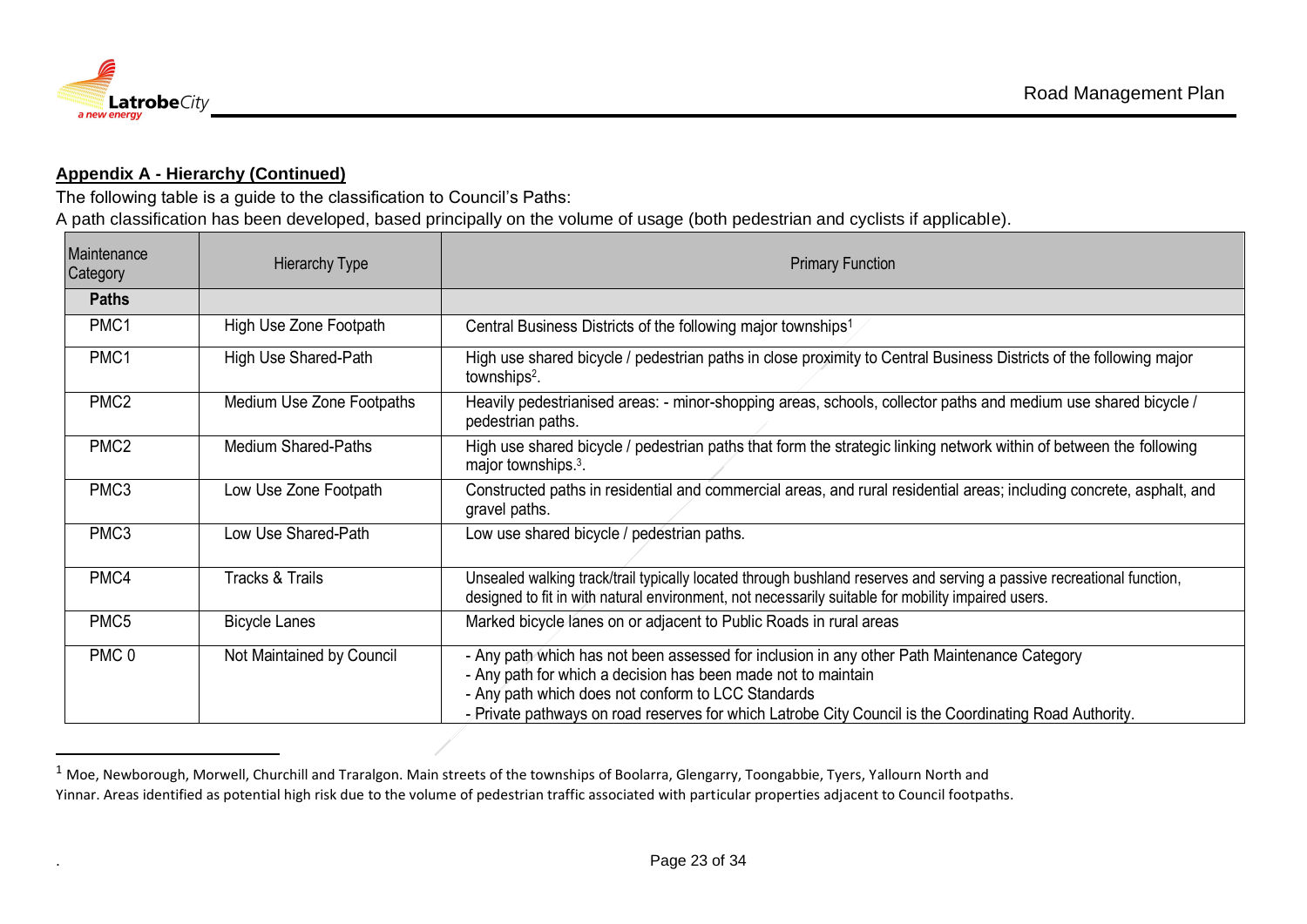

#### **Appendix B - Proactive Inspection Schedules**

Proactive defect inspections shall be conducted in accordance with the following schedule. The frequency of inspections varies with the Road Maintenance Category (RDMC), Carpark Maintenance Category (CPMC) & Path Maintenance Category (PMC).

<span id="page-23-0"></span>

| <b>Maintenance Category</b> | <b>Hierarchy Type</b>                   | Proactive Hazard Inspection Timeframe                              |
|-----------------------------|-----------------------------------------|--------------------------------------------------------------------|
| <b>Roads</b>                |                                         |                                                                    |
| RDMC1                       | Link, Collector                         | one (1) inspection every 9 weeks.                                  |
| RDMC <sub>2</sub>           | Sealed Access >60km/h, Unsealed Access  | one (1) inspection every 16 weeks.                                 |
| RDMC3                       | Sealed Access <= 60km/h, Minor Access   | one (1) inspection every 31 weeks.                                 |
| RDMC4                       | <b>Limited Access</b>                   | one (1) inspection each 13 months.                                 |
| RMC <sub>0</sub>            | Not Maintained by Council               | Not Inspected                                                      |
| <b>Carparks</b>             |                                         |                                                                    |
| RDMC0 to RDMC4              | All on-road carparks                    | Inspection at the same schedule as the road on which it is located |
| RDMC0 to RDMC4              | Off Road Carparks within a Road Reserve | Inspection at the same schedule as the road on which it is located |
| CPMC1                       | High Use Off Road Carpark               | one (1) inspection every 16 weeks.                                 |
| CPMC <sub>2</sub>           | Medium Use Off Road Carpark             | one (1) inspection every 31 weeks.                                 |
| CPMC3                       | Low Use Off Road Carpark                | one (1) inspection each 13 months.                                 |
| CPMC0                       | Not Maintained by Council               | Not Inspected                                                      |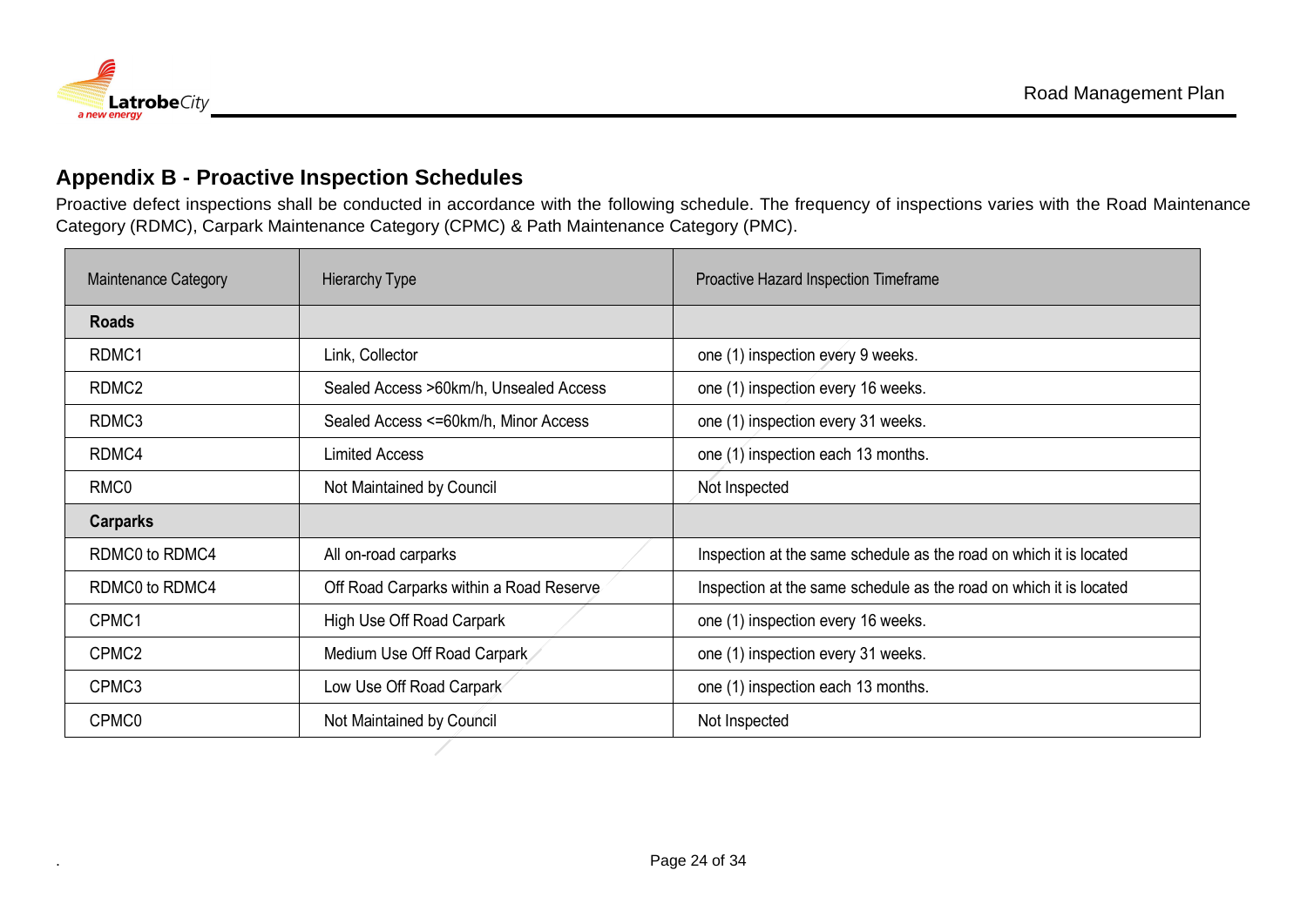

#### **Appendix B - Proactive Inspection Schedules (Continued)**

| Road / Carpark / Path<br><b>Maintenance Category</b><br>(RDMC/CPMC/PMC) | Hierarchy Type                                       | Proactive Hazard Inspection Timeframe                                                    |
|-------------------------------------------------------------------------|------------------------------------------------------|------------------------------------------------------------------------------------------|
| <b>Footpaths</b>                                                        |                                                      |                                                                                          |
| PMC <sub>1</sub>                                                        | High Usage Zone Footpaths, High Use Shared Paths     | one (1) inspection every 13 months.                                                      |
| PMC <sub>2</sub>                                                        | Medium Usage Zone Footpaths, Medium Use Shared Paths | one (1) inspection every 25 months                                                       |
| PMC <sub>3</sub>                                                        | Low Usage Zone Footpaths, Low use Shared Paths       | one (1) inspection every 37 months                                                       |
| PMC4                                                                    | Tracks & Trails                                      | Not inspected by Council                                                                 |
| PMC <sub>5</sub>                                                        | Bicycle Lane                                         | Inspected as per the road hierarchy for the road<br>on which the lane is associated with |
| PMC <sub>0</sub>                                                        | Not Maintained by Council                            | Not Inspected                                                                            |

| <b>Maintenance Category</b><br>(Asset Type) | <b>Hierarchy Type</b>       | Proactive Hazard Inspection Timeframe                                                                                                                                                                              |
|---------------------------------------------|-----------------------------|--------------------------------------------------------------------------------------------------------------------------------------------------------------------------------------------------------------------|
| Bridges and Major Culverts <sup>4</sup>     |                             |                                                                                                                                                                                                                    |
| <b>Bridge</b>                               | Surface of Trafficable Area | Inspections to be conducted at the same frequency as the road to which the bridge is<br>connected                                                                                                                  |
| <b>Bridge or Culvert</b>                    | Level 1 Inspection          | Inspections carried out two times per year and after major accidents, flood, earthquake,<br>bushfires or other incidents impacting the structure.                                                                  |
| <b>Bridge or Culvert</b>                    | Level 2 Inspection          | Inspections carried out within 13 months of the completion of major maintenance/<br>opening to traffic and then on a 2 to 5 year cycle in accordance with the VicRoads Road<br><b>Structures Inspection Manual</b> |
| <b>Bridge or Culvert</b>                    | Level 3 Inspection          | Inspections carried out on the recommendation resulting from a Level 1 or 2 Inspection                                                                                                                             |

<sup>4</sup> Bridge and Culvert Inspections as per VicRoads Bridge Inspection Manual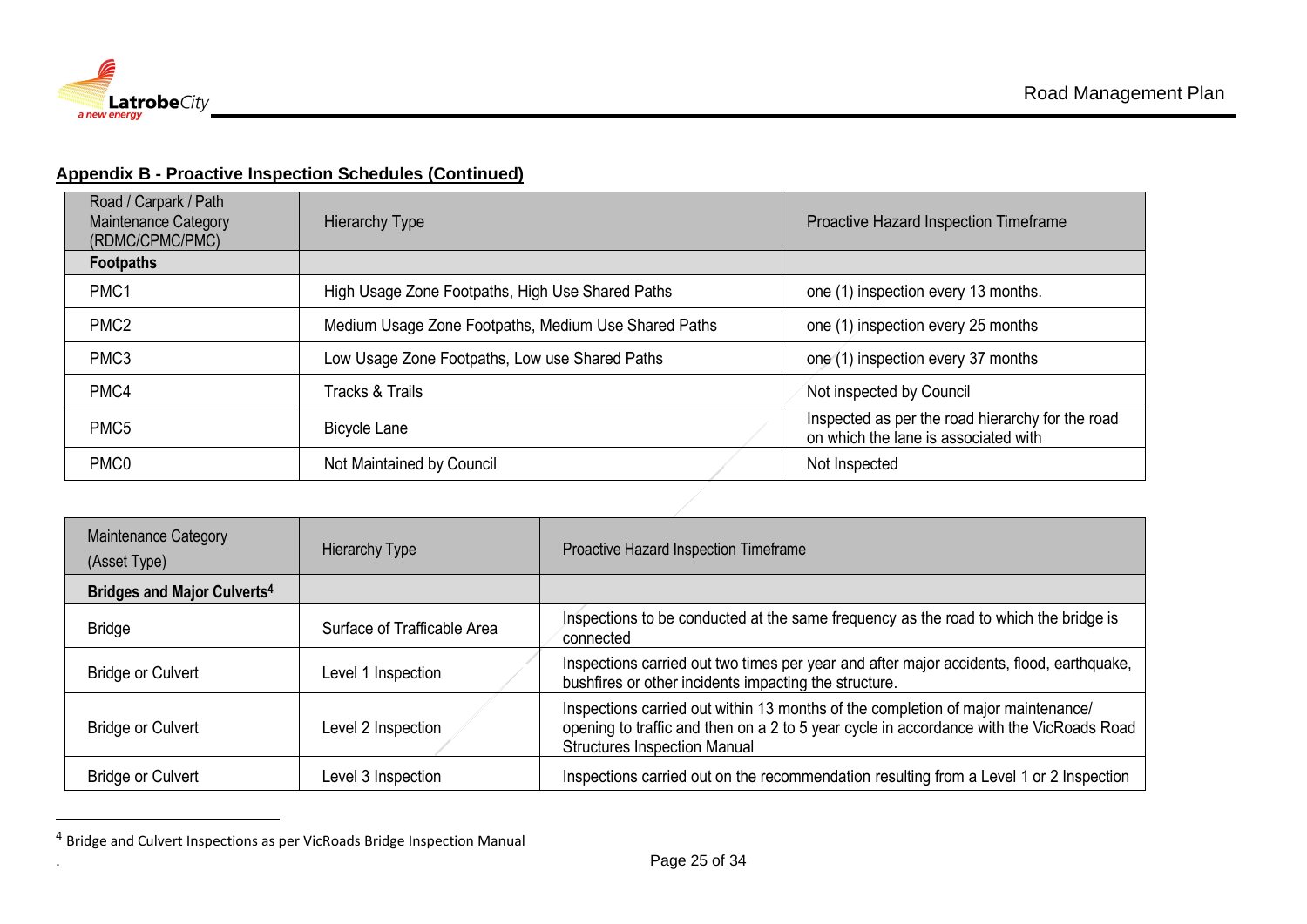

#### **Appendix C - Reactive Inspection Response Timeframes**

Response times to investigate customer requests (Reactive inspection Response Timeframes) are set out in the below table for the road, carpark and maintenance categories. See Appendix E for the actual time definition.

| Maintenance Category | <b>Hierarchy Type</b>                   | <b>Emergency Inspection Times<sup>5</sup></b> | Reactive Inspection Time <sup>678</sup> |
|----------------------|-----------------------------------------|-----------------------------------------------|-----------------------------------------|
| <b>Roads</b>         |                                         |                                               |                                         |
| RDMC1                | Link, Collector                         | ER $(2 Hr)$                                   | A(1 Day)                                |
| RDMC2a               | Sealed Access >60km/h, Unsealed Access  | ER(2 Hr)                                      | $B(2$ Day)                              |
| RDMC3                | Sealed Access <= 60km/h, Minor Access   | $A(1$ Day)                                    | $C(5$ Day)                              |
| RDMC4                | <b>Limited Access</b>                   | $A(1$ Day)                                    | $C(5$ Day)                              |
| RMC <sub>0</sub>     | Not Maintained by Council               | N/A                                           | N/A                                     |
| <b>Carparks</b>      |                                         |                                               |                                         |
| RDMC1 to RDMC4       | All on-road carparks                    | Refer Road Maintenance Category               | Refer Road Maintenance Category         |
| RDMC1 to RDMC4       | Off Road Carparks within a road reserve | Refer Road Maintenance Category               | Refer Road Maintenance Category         |
| CPMC1                | High Use Off Road Carpark               | ER $(2 Hr)$                                   | A(1 Day)                                |
| CPMC <sub>2</sub>    | Medium Use Off Road Carpark             | ER $(2 Hr)$                                   | $B(2$ Day)                              |
| CPMC3                | Low Use Off Road Carpark                | A(1 Day)                                      | $C(5$ Day)                              |
| CPMC0                | Not Maintained by Council               | N/A                                           | N/A                                     |

<span id="page-25-0"></span><sup>&</sup>lt;sup>5</sup> Emergency Inspection times refer to a request for assistance (with relation to an Emergency situation) from an Emergency Service or other Government Department (i.e. SES, CFA, Fire Police, DELWP etc. )

<sup>&</sup>lt;sup>6</sup> Emergency Inspection Time/Inspection Time Response Codes as per Appendix D Table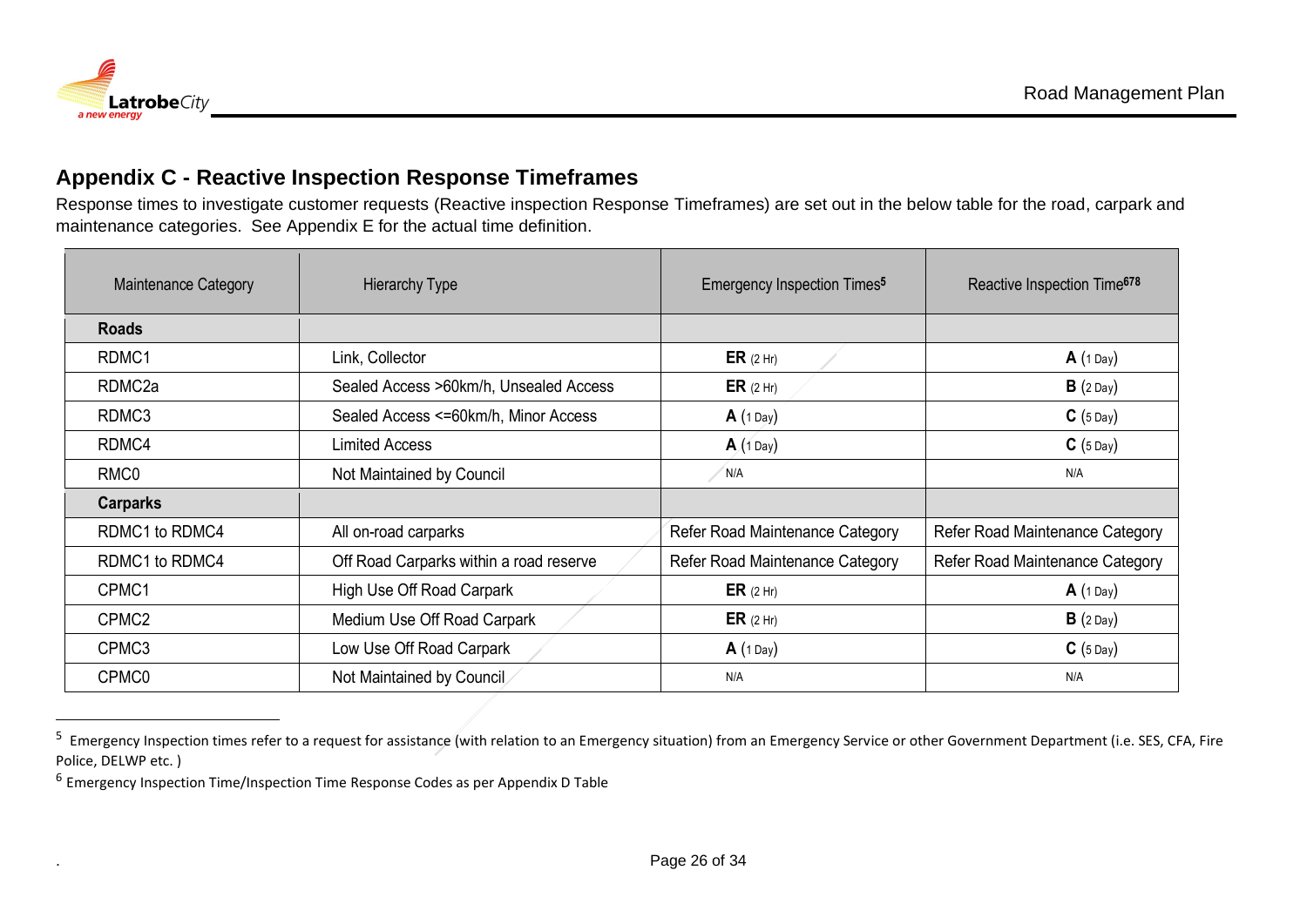#### **Appendix C - Reactive Inspection Response Timeframes (Continued)**

Response times to investigate customer requests (Reactive inspection Response Timeframes) are set out in the below table for the road, carpark and maintenance categories. See Appendix D for the actual time definition.

| Maintenance<br>Category | <b>Hierarchy Type</b>                                | Emergency Inspection Times <sup>9</sup> | Reactive Inspection Time <sup>101112</sup> |
|-------------------------|------------------------------------------------------|-----------------------------------------|--------------------------------------------|
| <b>Paths</b>            |                                                      |                                         |                                            |
| PMC <sub>1</sub>        | High Usage Zone Footpaths, High Use Shared Paths     | $A(1$ Day)                              | D(2Wk)                                     |
| PMC <sub>2</sub>        | Medium Usage Zone Footpaths, Medium Use Shared Paths | $A(1$ Day)                              | D(2Wk)                                     |
| PMC <sub>3</sub>        | Low Usage Zone Footpaths, Low use Shared Paths       | $A(1$ Day)                              | $E(4$ Wk)                                  |
| PMC4                    | Tracks & Trails                                      | N/A                                     | N/A                                        |
| PMC <sub>5</sub>        | <b>Bicycle Lane</b>                                  | $A(1$ Day)                              | Refer Road Maintenance Category            |
| PMC <sub>0</sub>        | Not Maintained by Council                            | N/A                                     | N/A                                        |

<sup>&</sup>lt;sup>9</sup> Emergency Inspection times refer to a request for assistance (with relation to an Emergency situation) from an Emergency Service or other Government Department (i.e. SES, CFA, Fire Police, DELWP etc. )

 $10$  Emergency Inspection Time/Inspection Time Response Codes as per Appendix D Table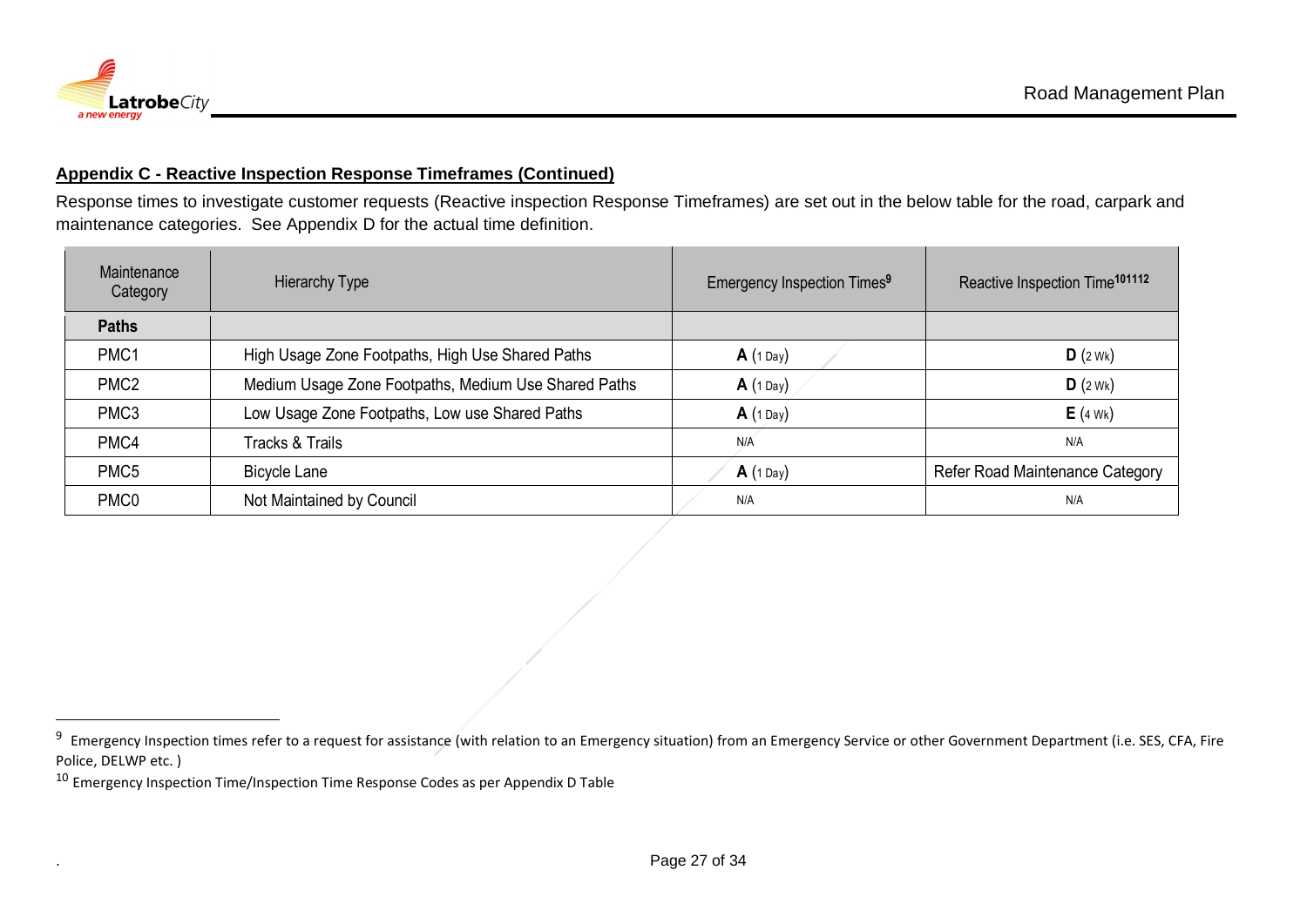

#### **Appendix D- Response Times from Inspection to Remedial Action**

Target Response Times and Control Mechanisms are set out in the below table which aligns the level of responsiveness (Response Time) to an appropriate Response Codes (A through to J).

| Response Code       | Control Mechanism <sup>13</sup>                                 | Response Time to Remedial Action 14         |
|---------------------|-----------------------------------------------------------------|---------------------------------------------|
| ER(2 Hr)            | Inspect and rectify if possible, or provide appropriate warning | Within 2 hours of inspection notification   |
| A(1 Day)            | Inspect and rectify if possible, or provide appropriate warning | Within 1 day of inspection notification     |
| $B(2$ Day)          | Inspect and rectify if possible, or provide appropriate warning | Within 2 days of inspection notification    |
| $C(5$ Day)          | Inspect and rectify if possible, or provide appropriate warning | Within 5 days of inspection notification    |
| D(2Wk)              | Inspect and rectify if possible, or provide appropriate warning | Within 2 weeks of inspection notification   |
| $E(4$ Wk)           | Inspect and rectify if possible, or provide appropriate warning | Within 4 weeks of inspection notification   |
| $F(8$ Wk)           | Inspect and rectify if possible, or provide appropriate warning | Within 8 weeks of inspection notification   |
| G(12 Wk)            | Inspect and rectify if possible, or provide appropriate warning | Within 12 weeks of inspection notification  |
| H (routine)         | Inspect and rectify if possible, or provide appropriate warning | During routine annual maintenance           |
| $(12 \text{ Mnth})$ | Inspect and rectify if possible, or provide appropriate warning | Within 12 months of inspection notification |
| J(18 Mnth)          | Inspect and rectify if possible, or provide appropriate warning | Within 18 months of inspection notification |

<sup>14</sup> Response Times are from the time the defect exceeding intervention is recorded.

<span id="page-27-0"></span><sup>&</sup>lt;sup>13</sup> Where, because of the nature of the repair required, level of resources required or workload, it is not possible to rectify within the time shown in Appendix E, appropriate warning of the hazard is to be provided until the repair can be completed. Appropriate warning could include, for example Provision of warning signs, Traffic control action, Diversion of traffic around the site, Installation of a temporary speed limit, Lane closure, Closure of the road to certain vehicles (eg. Load limit), Road Closure.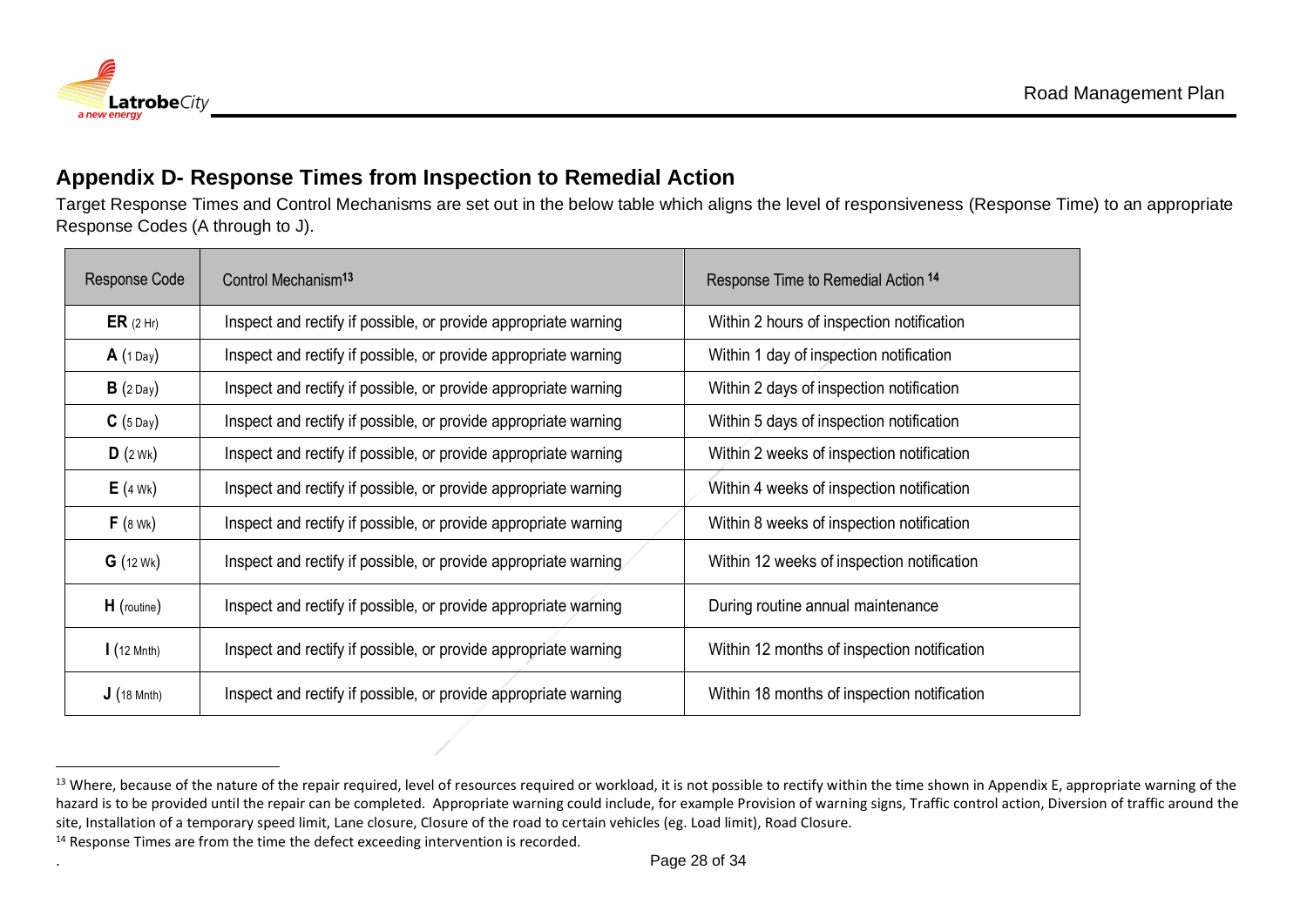

#### **Appendix E - Intervention Levels**

Maintenance standards, as defined in the ministerial code of practice, are considered to be the levels of service or targets set by council consistent with its management of risks and available resources. These intervention levels are not intended to increase the level of service of a road, but are designed to maintain what already exists safely.

An acceptable remedy maybe a longer-term Traffic Management (see footnote 13 Appendix D) until the defect is remedied under a capital works program.

<span id="page-28-0"></span>

|                                                          | Description of Defect and Intervention Level                                                                                                                                                                                                                                                                                           |            | Response Times (Refer Appendix D) |             |            |       |  |
|----------------------------------------------------------|----------------------------------------------------------------------------------------------------------------------------------------------------------------------------------------------------------------------------------------------------------------------------------------------------------------------------------------|------------|-----------------------------------|-------------|------------|-------|--|
| Defect Code                                              |                                                                                                                                                                                                                                                                                                                                        |            | RDMC <sub>2</sub>                 | RDMC3       | RDMC4      | RDMC0 |  |
|                                                          | 1.0 Obstructions in Traffic Lane (All Road Surfaces)                                                                                                                                                                                                                                                                                   |            |                                   |             |            |       |  |
| <b>OBS</b>                                               | Materials fallen from vehicles, dead animals, wet clay and other slippery substances, hazardous<br>materials, accumulation of dirt or granular materials on the traffic lane of (sealed roads only) that<br>pose a safety risk to vehicles. (ie run off road, movement into oncoming lanes, loss of traction or<br>braking capability) | A(1 Day)   | $A(1$ Day                         | $B(2$ Day)) | $B(2$ Day) | N/A   |  |
| <b>OCC</b>                                               | Traffic hazards requiring urgent response to ensure traffic safety - ponding of water >300mm deep,<br>fallen trees, oil spills, stray livestock.                                                                                                                                                                                       | $A(1$ Day) | $A(1$ Day)                        | $B(2$ Day)  | $B(2$ Day) | N/A   |  |
| EM                                                       | Emergency Event (e.g. road accidents resulting in debris on road surface)                                                                                                                                                                                                                                                              | $A(1$ Day) | $A(1$ Day                         | $B(2$ Day)  | $B(2$ Day) | N/A   |  |
| <b>Pavement or Surface Defects (Sealed Roads)</b><br>2.0 |                                                                                                                                                                                                                                                                                                                                        |            |                                   |             |            |       |  |
| S-POT                                                    | Potholes in traffic lane of a sealed pavement greater than 300 mm in diameter and greater than 75<br>mm deep.                                                                                                                                                                                                                          | $C(5$ Day) | D(2Wk)                            | D(2Wk)      | D(2Wk)     | N/A   |  |
| S-DRO                                                    | Edge drops/breaks onto unsealed shoulder greater than 100 mm over a 1.0 m length.                                                                                                                                                                                                                                                      | D(2Wk)     | $E(4$ Wk)                         | $E(4$ Wk)   | $E(4$ Wk)  | N/A   |  |
| S-SHG                                                    | Unsealed shoulder grading (to correct pavement drop off, build-up or rutting) where potholes or<br>scouring exceed 75 mm in depth and 300 mm in diameter; or drop off from seal exceeds 75 mm.                                                                                                                                         | $E(4$ Wk)  | $E(4$ Wk)                         | $E(4$ Wk)   | $E(4$ Wk)  | N/A   |  |
| S-RUT                                                    | Wheel Rutting /Depressions/Corrugations in the traffic lane of a sealed pavement. Maximum depth<br>under a 1.2 m straightedge exceeds 75 mm (requiring the application of a levelling course of<br>asphalt(<25 m2)                                                                                                                     | $E(4$ Wk)  | $E(4$ Wk)                         | $F(8$ Wk)   | $F(8$ Wk)  | N/A   |  |
| S-SHO                                                    | Pavement Failure /Shoving of the surface in the traffic lane. Maximum depth under a 1.2 m<br>straightedge exceeds 75 mm. (For Areas 1sq.m-50sq.m)                                                                                                                                                                                      | D(2Wk)     | $E(4$ Wk)                         | $E(4$ Wk)   | $E(4$ Wk)  | N/A   |  |
| S-BLE                                                    | Bleeding seals (resulting in pickup of binder due to traffic action)                                                                                                                                                                                                                                                                   | $A(1$ Day) | $A(1$ Day)                        | A(1 Day)    | $B(2$ Day) | N/A   |  |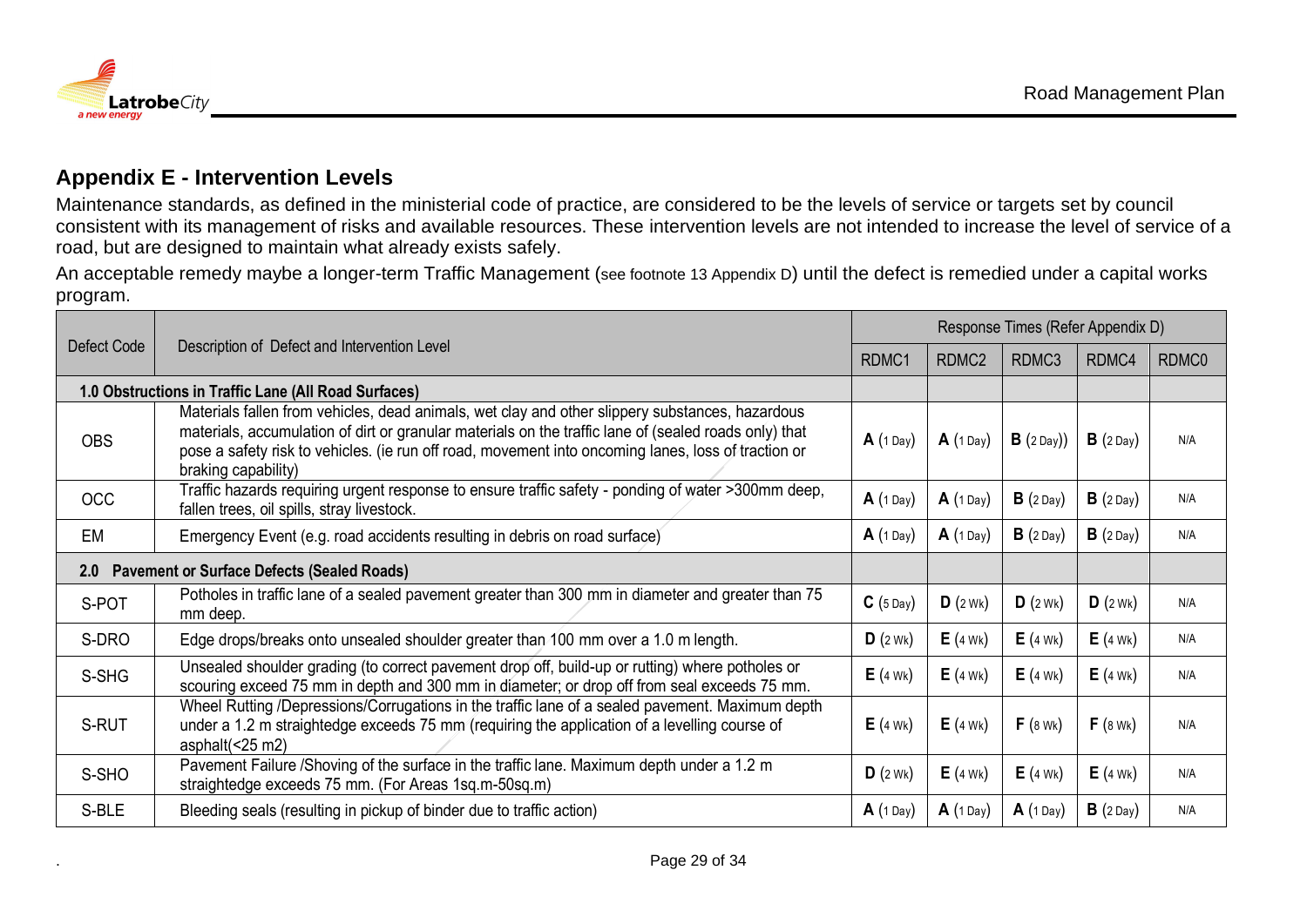

#### **Appendix E - Intervention Levels (Continued)**

| Defect Code                                      | Description of Hazard Defect and Intervention Level                                                                                                                                                                                                                        | Response Times (Refer Appendix D) |                   |            |           |       |  |
|--------------------------------------------------|----------------------------------------------------------------------------------------------------------------------------------------------------------------------------------------------------------------------------------------------------------------------------|-----------------------------------|-------------------|------------|-----------|-------|--|
|                                                  |                                                                                                                                                                                                                                                                            | RDMC1                             | RDMC <sub>2</sub> | RDMC3      | RDMC4     | RDMC0 |  |
| 3.0 Pavement or Surface Defects (Unsealed Roads) |                                                                                                                                                                                                                                                                            |                                   |                   |            |           |       |  |
| $U-POT1$                                         | Potholes in traffic lane of an unsealed pavement greater than 500 mm diameter and 100 mm<br>deep.                                                                                                                                                                          | $E(4$ Wk)                         | $E(4$ Wk)         | $E(4$ Wk)  | N/A       | N/A   |  |
| $U-POT2$                                         | Potholes in traffic lane of an unsealed pavement greater than 1000 mm diameter and 150 mm<br>deep.                                                                                                                                                                         | N/A                               | N/A               | N/A        | $E(4$ Wk) | N/A   |  |
| $U$ -CSR <sub>1</sub>                            | Corrugations/Scour/Ruts in the traffic lane of an unsealed pavement 100 mm in depth and over<br>10% of the area of the total road surface.                                                                                                                                 | D(2Wk)                            | $E(4$ Wk)         | $F(8$ Wk)  | N/A       | N/A   |  |
| $U$ -CSR <sub>2</sub>                            | Corrugations/Scour/Ruts in the traffic lane of an unsealed pavement 150 mm in depth and over<br>20% of the area of the total road surface.                                                                                                                                 | N/A                               | N/A               | N/A        | $F(8$ Wk) | N/A   |  |
| U-IPM                                            | Slippery unsealed Road - Insufficient pavement Material that pose a safety risk to vehicles. (i.e run<br>off road, movement into oncoming lanes, loss of traction or braking capability)                                                                                   | $B(2$ Day)                        | $B(2$ Day)        | $B(2$ Day) | N/A       | N/A   |  |
| 4.0 Drainage (All Road Surfaces)                 |                                                                                                                                                                                                                                                                            |                                   |                   |            |           |       |  |
| <b>PIT</b>                                       | Damaged or missing drainage pit lids, surrounds, grates, in pedestrian areas or traffic lanes.                                                                                                                                                                             | D(2Wk)                            | $E(4$ Wk)         | $E(4$ Wk)  | $E(4$ Wk) | N/A   |  |
| <b>CLE</b>                                       | Drain, culverts and pits cleaning (if impacting Roads) Remove dirt/debris to maintain drainage.<br>Report scour damage, corroded or braided inverts, or structural distortion.                                                                                             | D(2Wk)                            | $E(4$ Wk)         | $E(4$ Wk)  | $E(4$ Wk) | N/A   |  |
| 5.0 Vegetation (All Road Surfaces)               |                                                                                                                                                                                                                                                                            |                                   |                   |            |           |       |  |
| <b>VEG</b>                                       | Trees, shrubs or grasses that have grown to restrict design sight distance to intersections or<br>restrict viewing of safety signs or long dry grass on a road shoulder where a vehicle is required to<br>leave the paved surface of the road to overtake another vehicle. | $C(5$ Day)                        | D(2Wk)            | $E(4$ Wk)  | $E(4$ Wk) | N/A   |  |
| <b>INT</b>                                       | Vegetation intruding within an envelope over roadways from the back of shoulder and/or kerb and<br>a minimum of 5 m height clearance over pavement and the trafficable portion of shoulders.                                                                               | $C(5$ Day)                        | D(2Wk)            | $E(4$ Wk)  | $E(4$ Wk) | N/A   |  |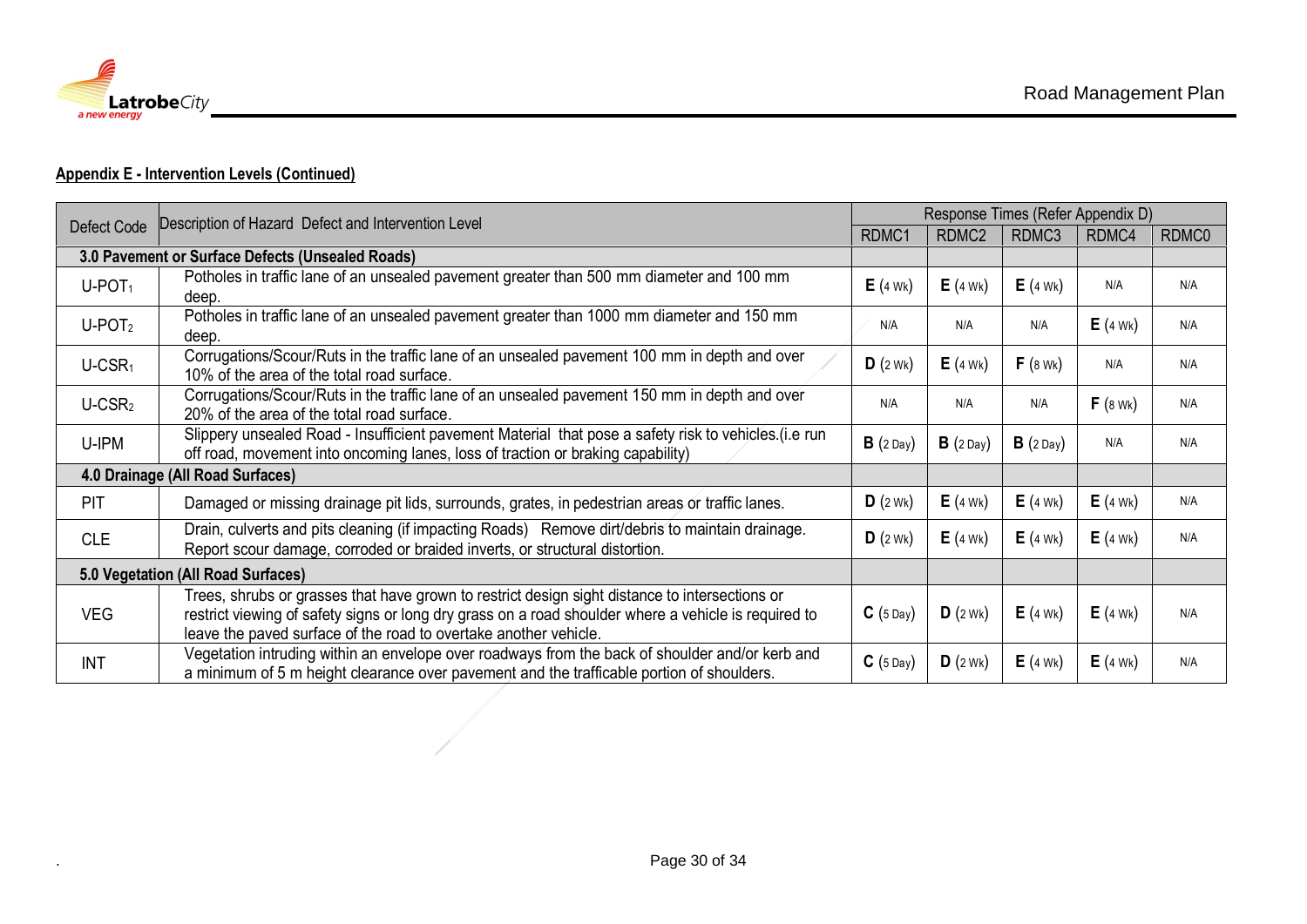

| Defect Code                                          | Description of Defect and Intervention Level                                                                               | Target Response Times (Refer Appendix D) |                   |            |            |       |  |
|------------------------------------------------------|----------------------------------------------------------------------------------------------------------------------------|------------------------------------------|-------------------|------------|------------|-------|--|
|                                                      |                                                                                                                            | RDMC1                                    | RDMC <sub>2</sub> | RDMC3      | RDMC4      | RDMC0 |  |
| 6.0 Roadside Signage & Furniture (All Road Surfaces) |                                                                                                                            |                                          |                   |            |            |       |  |
| SSI                                                  | Safety signs missing, illegible or damaged making them substantially ineffective.                                          | $E(4$ Wk)                                | $F(8$ Wk)         | $F(8$ Wk)  | $F(8$ Wk)  | N/A   |  |
| <b>GUI</b>                                           | Guideposts - Missing or damaged at a critical location 2 making them substantially ineffective.                            | $E(4$ Wk)                                | $E(4$ Wk)         | $F(8$ Wk)  | $F(8$ Wk)  | N/A   |  |
| <b>BAR</b>                                           | Safety Barrier and Fencing -Missing or damaged at a critical locations making them substantially<br>ineffective.           | $E(4$ Wk)                                | $E(4$ Wk)         | $F(8$ Wk)  | $F(8$ Wk)  | N/A   |  |
| <b>MAR</b>                                           | Line marking, missing, illegible or confusing at a critical location                                                       | $E(4$ Wk)                                | $E(4$ Wk)         | $F(8$ Wk)  | $E(4$ Wk)  | N/A   |  |
| 7.0 Structures (including bridges)                   |                                                                                                                            |                                          |                   |            |            |       |  |
| <b>BRI</b>                                           | Damage affecting structural performance eg Bridges and Major Culverts                                                      | $E(4$ Wk)                                | $E(4$ Wk)         | $E(4$ Wk)  | $E(4$ Wk)  | N/A   |  |
| 8.0 Traffic Signals and Controls (All Road Surfaces) |                                                                                                                            |                                          |                   |            |            |       |  |
| <b>SIG</b>                                           | Traffic Signal inoperable or confusing                                                                                     | $C(5$ Day)                               | $C(5$ Day)        | $C(5$ Day) | $C(5$ Day) | N/A   |  |
| 9.0 Off Street Carparks                              |                                                                                                                            |                                          |                   |            |            |       |  |
| TS3                                                  | Defective pedestrian areas with a step greater than 30 mm                                                                  | $C(5$ Day)                               | D(2Wk)            | D(2Wk)     | N/A        |       |  |
| COV                                                  | Vegetation over pedestrian areas of carparks, intruding into a minimum of 2.1 m height<br>clearance over pedestrian areas. | $C(5$ Day)                               | D(2Wk)            | $E(4$ Wk)  | N/A        |       |  |
| <b>CPS</b>                                           | Sealed Pavement defects (i.e Potholes > 300 mm in diameter and greater than 75 mm deep.)                                   | $B(2$ Day)                               | D(2Wk)            | D(2Wk)     | N/A        |       |  |
| <b>CPU</b>                                           | Unsealed Pavement defects (i.e Potholes > 500 mm diameter and 100 mm deep)                                                 | $E(4$ Wk)                                | $E(4$ Wk)         | $E(4$ Wk)  | N/A        |       |  |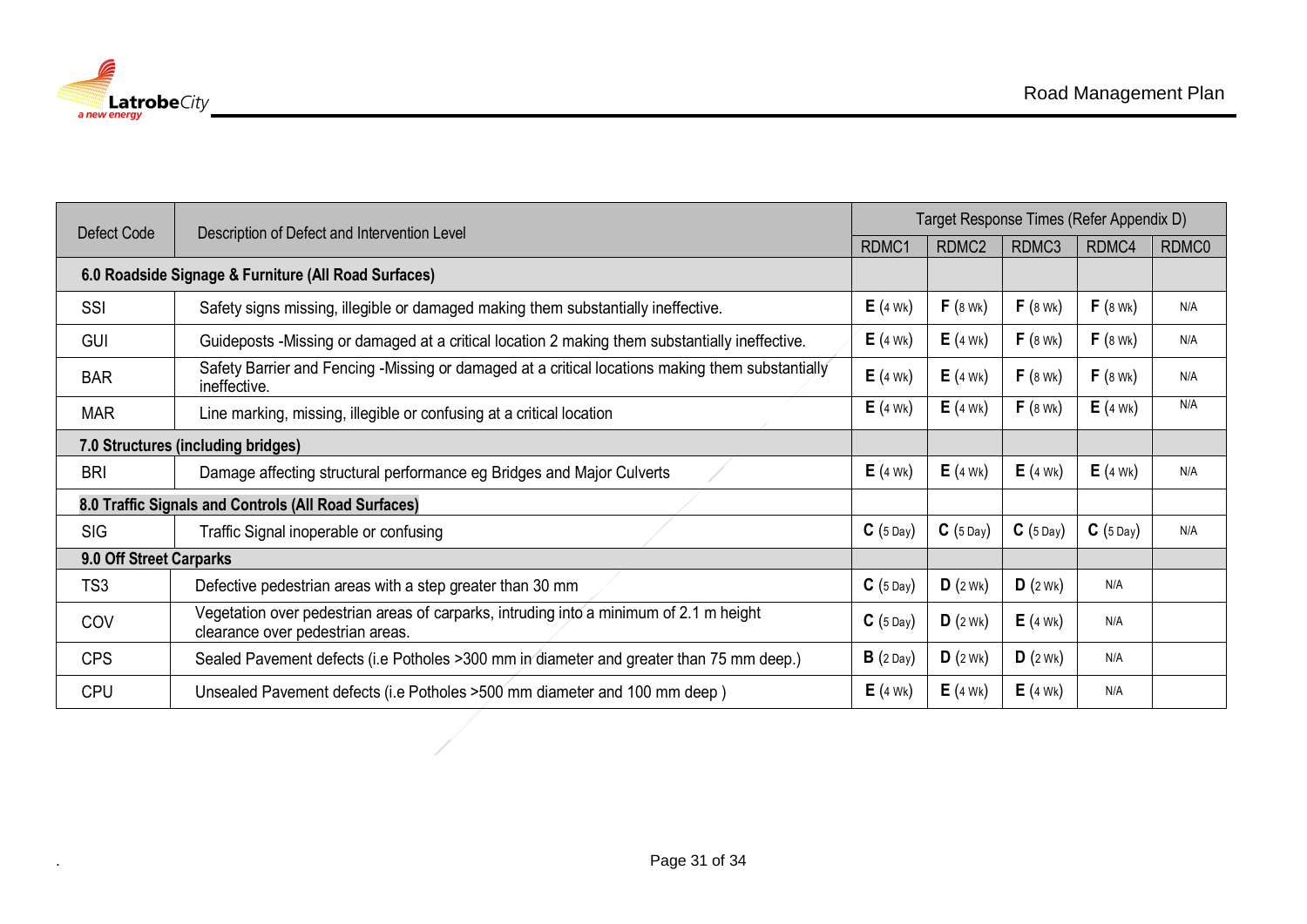

#### **Appendix E - Intervention Levels (Continued)**

| Defect Code | Description of Defect and Intervention Level                                                                                                                             | Target Response Times (Refer Appendix D) |                      |                  |      |                  |                  |  |
|-------------|--------------------------------------------------------------------------------------------------------------------------------------------------------------------------|------------------------------------------|----------------------|------------------|------|------------------|------------------|--|
|             |                                                                                                                                                                          | PMC1                                     | PMC <sub>2</sub>     | PMC <sub>3</sub> | PMC4 | PMC <sub>5</sub> | PMC <sub>0</sub> |  |
| 10.0 Paths  |                                                                                                                                                                          |                                          |                      |                  |      |                  |                  |  |
| TS1         | Defective pedestrian areas with a step greater than 10 mm and less than 20 mm.<br>(Proactive Inspection Response)                                                        | $(12 \text{ Mnth})$                      | N/A                  | N/A              | N/A  | N/A              | N/A              |  |
| TS2         | Defective pedestrian areas with a step greater than 20 mm and less Than 30 mm.<br>(Proactive Inspection Response)                                                        | $B(2$ Day                                | $\frac{1}{12}$ Mnth) | J(18 Mnth)       | N/A  | N/A              | N/A              |  |
| TS3         | Defective pedestrian areas with a step greater than 30 mm.<br>(Proactive Inspection Response & Reactive Response)                                                        | $B(2$ Day)                               | $C(5$ Day)           | D(2Wk)           | N/A  | N/A              | N/A              |  |
| COV         | Vegetation over paths, intruding into a minimum of 2.1 m height clearance over<br>pedestrian areas. <sup>15</sup><br>(Proactive Inspection Response & Reactive Response) | $E(4$ Wk)                                | $E(4$ Wk)            | $E(4$ Wk)        | N/A  | N/A              | N/A              |  |

Note 1: Council will not maintain nature strips and sweep paths of leaves, nuts and fruits from street trees or loose gravel. Inappropriate street trees that drop nuts and fruits on paths will be replaced under the appropriate tree management plan as funds become available.

Note 2: An appropriate interim repair is made when Customer Request highlights a defect above intervention. Interim repairs may include temporary measures to reduce the defect such as applying asphalt, or may be to highlight the defect such as painting or signage.

<sup>&</sup>lt;sup>15</sup> Overhanging trees/vegetation : The safety inspections that are undertaken also include looking at overhanging trees and vegetation from both street trees and from private property. Overhanging street trees will be pruned to provide 2.1 m vertical clearance over paths on a programmed basis in accordance with these inspection frequencies. Council's Local Laws staff will follow up the property owners of overhanging private trees in accordance with the Local Law.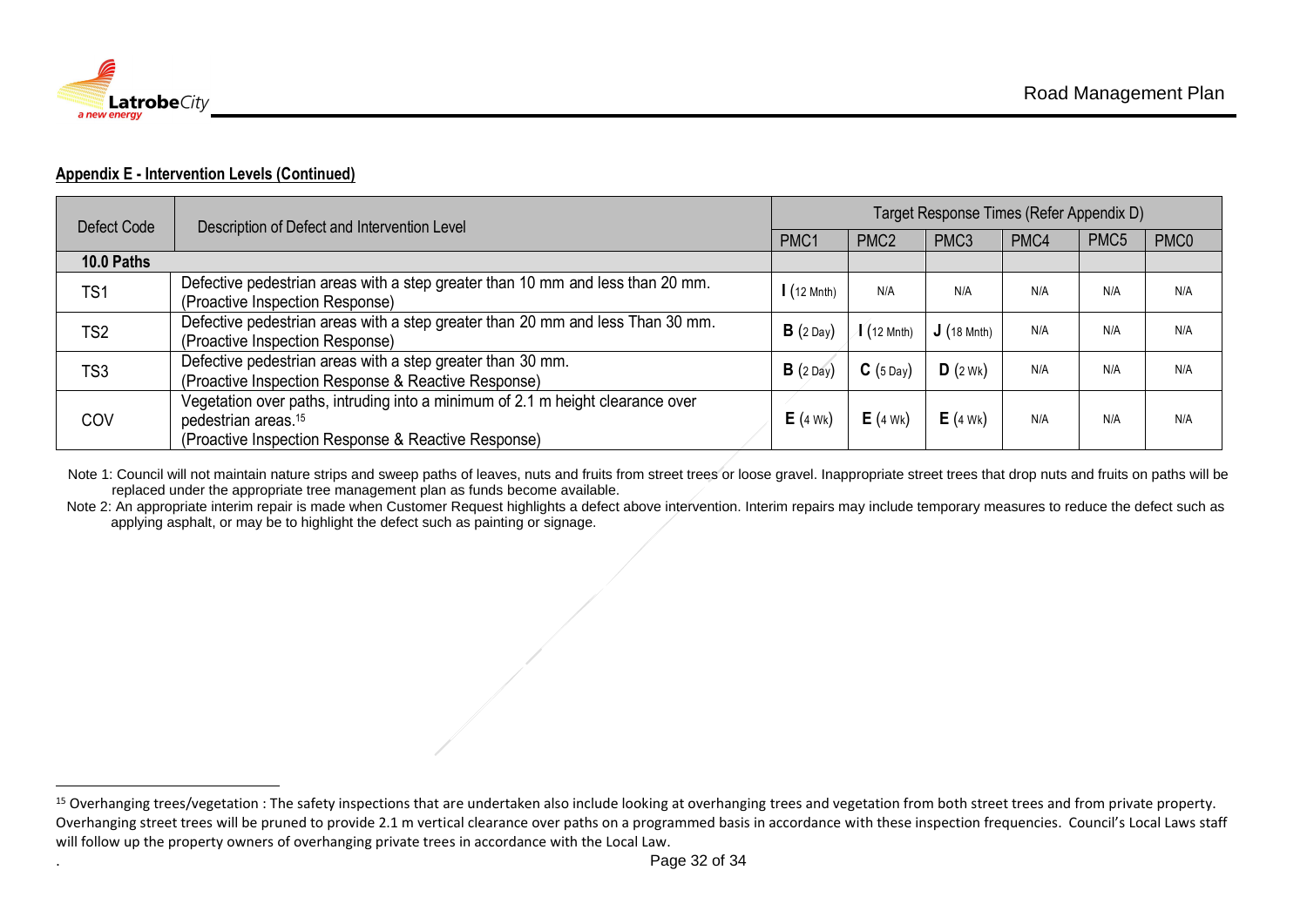

# <span id="page-32-0"></span>**Appendix F – Register of Public Roads**